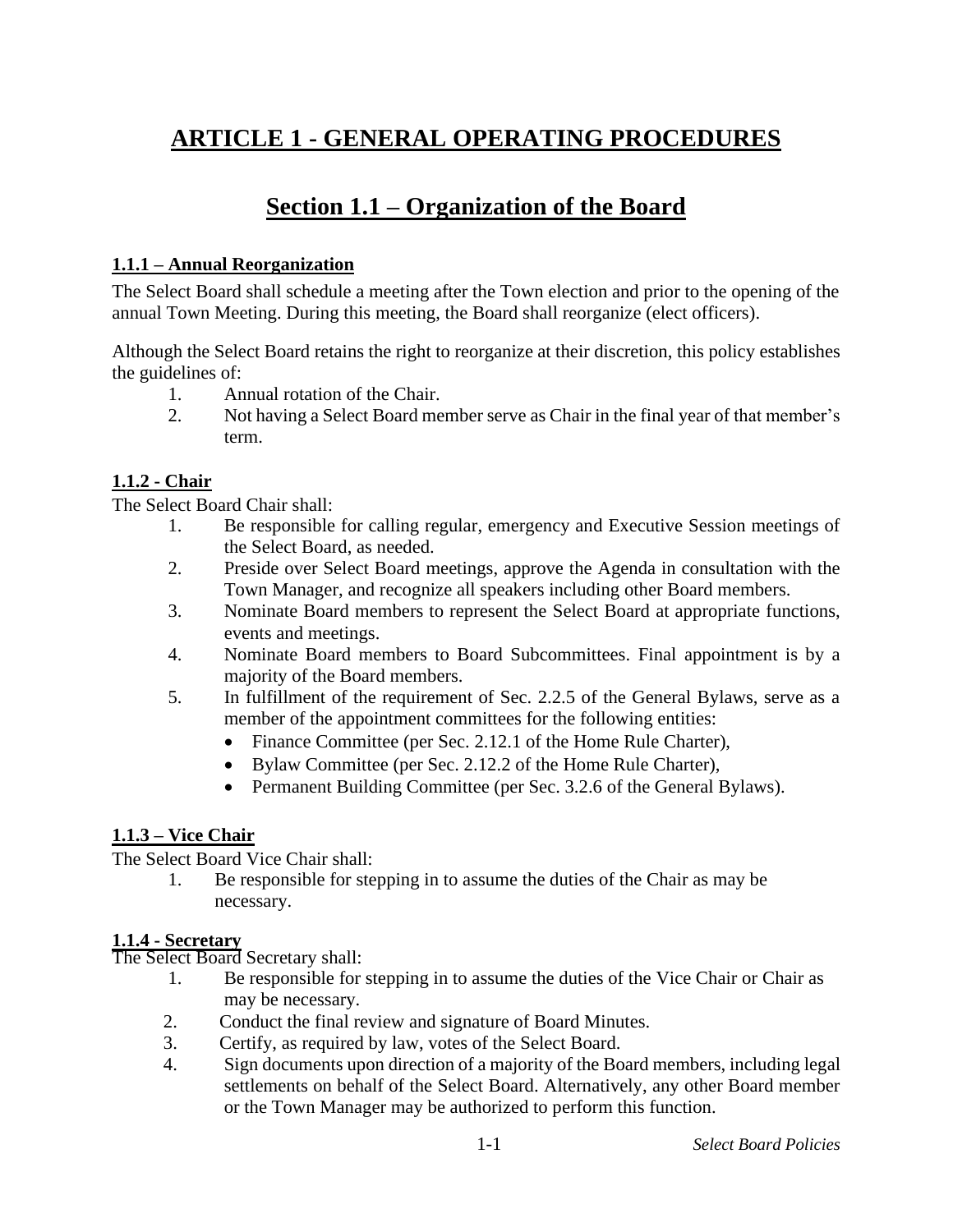5. Until a revised Communication Policy is enacted, the Secretary will respond to all correspondence received within 48 hours, acknowledging receipt. The correspondence will be done in the role of Secretary and not as an individual member.

# **1.1.5 - Liaisons**

The purpose of establishing Select Board Liaisons to the various Town Departments/Divisions and to Boards and Committees is to maintain good communication and effective working relationships. Liaisons are responsible for providing reports to the full Select Board at a regular meeting on an as needed basis.

Liaisons shall:

- 1. Act in a role to support the Town Departments/Divisions in their operating functions as well as longer-term Select Board Goals.
- 2. Attend as many meetings of the Boards and Committees as possible.
- 3. Inform Town Department Heads of their interaction with Boards and Committees for which they have responsibility as described in the Table of Organization as approved by Town Meeting. All correspondence from a liaison to a Department Head will copy the Town Manager.
- 4. Facilitate communication between the Select Board and the Boards and Committees. Under no circumstances will a member acting in a liaison role direct or manage staff.

## **1.1.6 - Subcommittees**

The purpose of establishing Select Board Subcommittees is to have a mechanism for the Board to review and consider specific issues.

Subcommittees shall:

- 1. Be composed of two members of the Select Board.
- 2. Follow all Open Meeting Law as if conducting a full Board meeting.
- 3. Recommend, but not approve, a course of action to the full Board.

## **1.1.7 – New Members**

In order to assist new Board members to be effective in their first years, the Board shall establish an on-boarding process which may include but not be limited to meetings with individual Board members the Town Manager and Town Department Heads. The Board shall also create a Select Board Guide to be distributed to new members.

*Section revised March 2019*

# **Section 1.2 – Board Meetings**

# **1.2.1 – Meeting Schedule**

The Select Board shall meet at least once each month and publish a meeting Schedule at least six months in advance.

# **1.2.2 – Office Hours**

The Select Board shall offer Office Hours to the general public at least once each month and publish the times and dates in their meeting schedule. Individual Select Board members will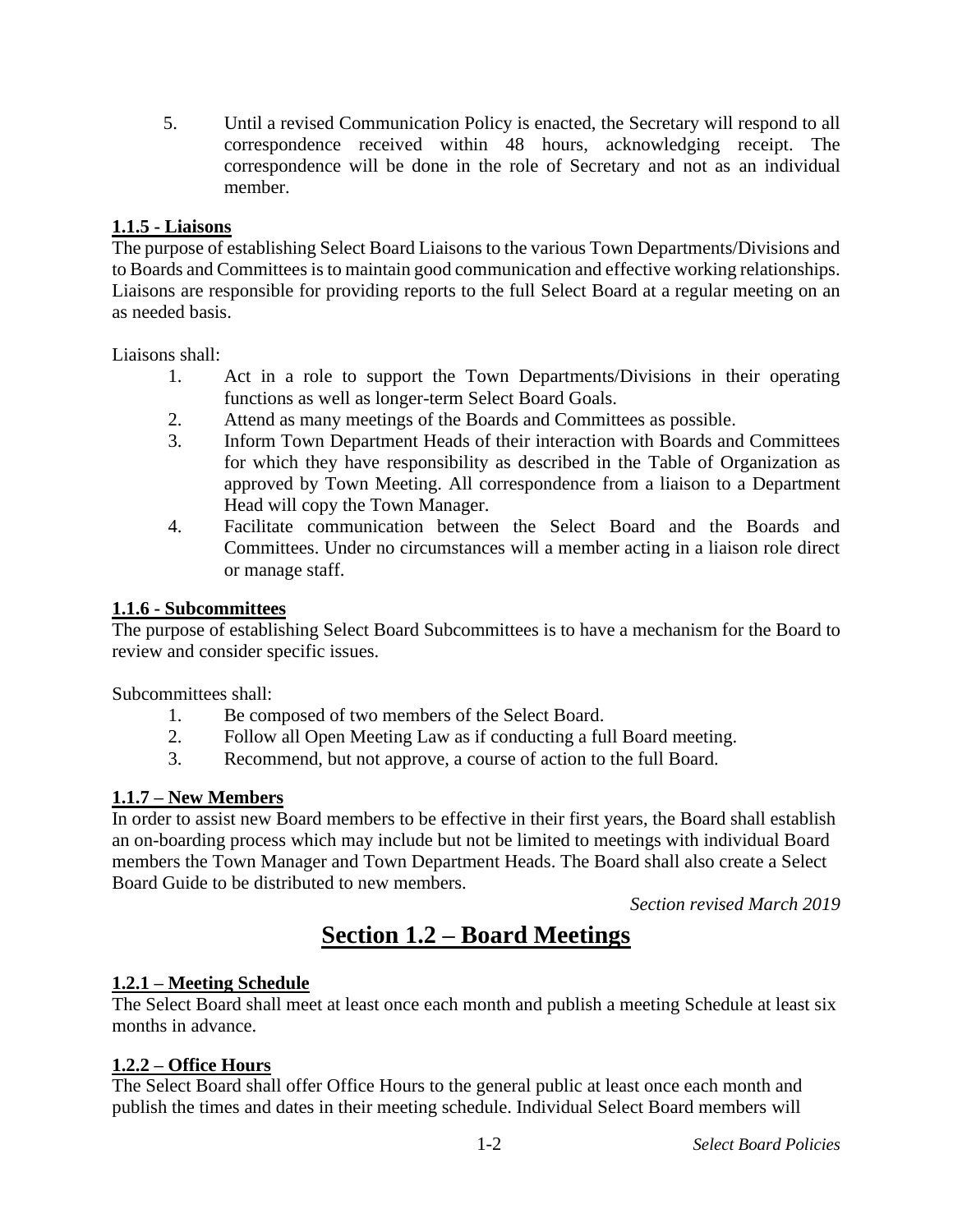rotate turns with Office Hours, and make a report to the full Board during Liaison reports as needed.

## **1.2.3 – Meeting Agendas**

The purpose of the agenda is to allow the general public an opportunity to participate in a topic matching their interests.

The Agenda shall:

- 1. Be approved by the Chair in consultation with the Town Manager.
- 2. Contain any discussion item requested by two or more Board members as soon as practical
- 3. Be published in advance as far as is possible.
- 4. Contain public communication received since the last Board meeting.

Some Board meetings may consider only a single agenda item. However typical Board meetings will have the following agenda items:

- 1. Proclamations / Certificates of Appreciation
- 2. Reports and Comments (including Select Board Liaison Reports and Comments, Town Manager's Report, and Public Comment)
- 3. Open session for topics not reasonably anticipated 48 hours in advance of the meeting
- 4. Approval of Previous Meeting Minutes
- 5. Personnel and Appointments
- 6. Discussion / Action Items
- 7. Licenses, Permits, and Approvals
- 8. Preview of the Next Meeting's Agenda
- 9. Executive Session

The regularly scheduled meetings of the Select Board shall be limited by having discussion limited to agenda items taken up or tabled prior to 11:00 p.m. All remaining items will be deferred to a subsequent meeting. In order to facilitate the above policy efficiently, the Chair shall:

- 1. Limit the time of speakers from the floor especially during public hearings.
- 2. Call for votes on major issues or policy changes prior to 11:00 p.m., or defer final votes to subsequent meetings.
- 3. Request staff to prepare motions for Board action in advance.

# **1.2.4 – Deferred Agenda Items**

It shall be the policy of the Select Board to conduct the business on its agenda at the meeting for which it is listed, unless a particular member of the Board is essential to the topic of discussion by virtue of special background or expertise, and is not able to be present at the meeting for which that item is listed.

# **1.2.5 – Public Comment**

Each person appearing before the Select Board who wishes to speak will, upon recognition by the Chair, identify him/herself by name and address of residence. Failure to identify him/herself may result in the Chair withdrawing permission for that individual to speak to the Select Board. When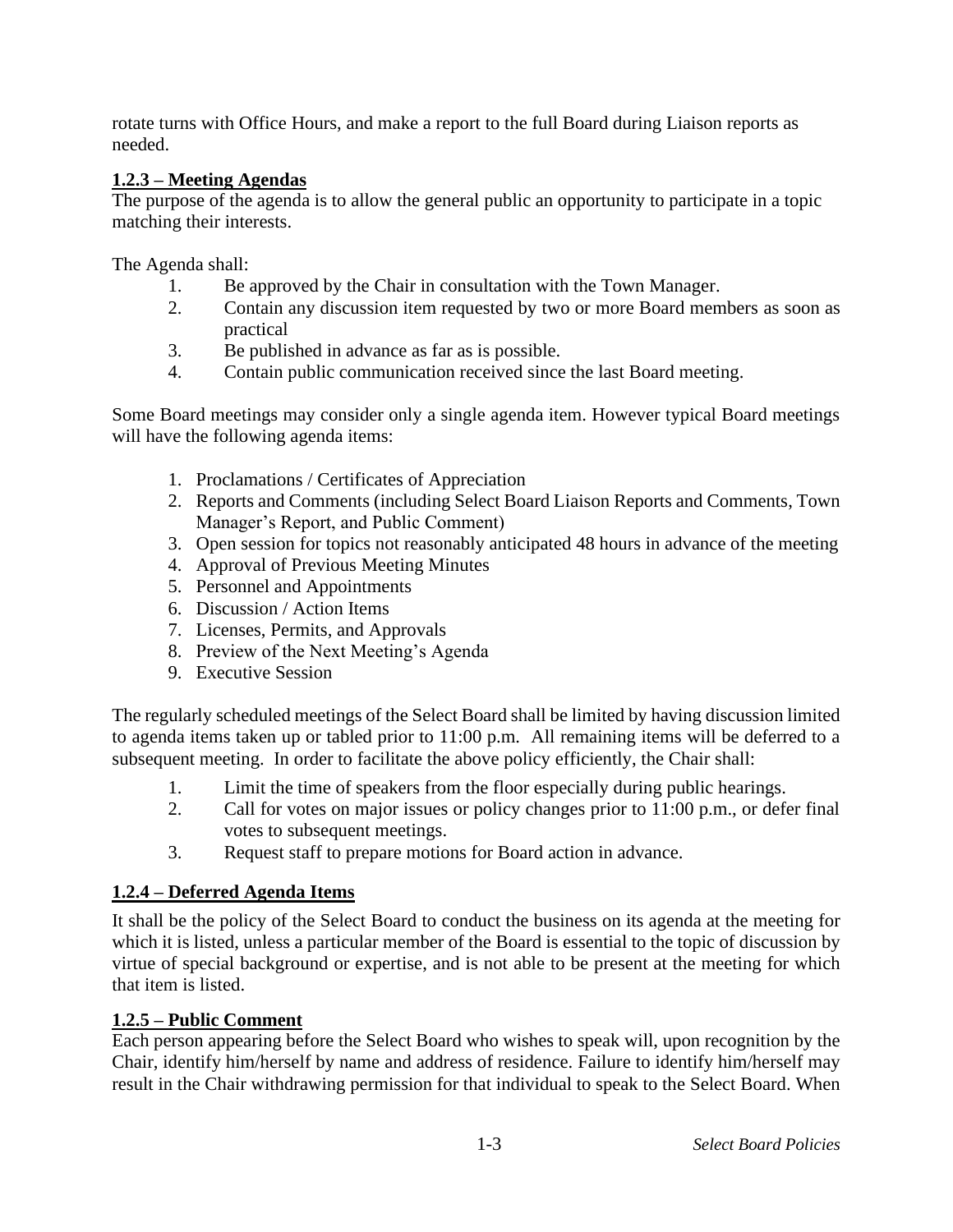recognized by the Chair, the speaker shall (1) address only the Chair; (2) speak for only the time allocated; and (3) avoid making disparaging comments about individuals.

#### **1.2.6 – Executive Sessions**

The Board shall always begin a meeting in Open Session, and may enter Executive Session only for the purposes allowed under Open Meeting Laws. Whenever possible, Executive Sessions will be scheduled at the end of an open session, and for the convenience of the public the Board will announce their intention to adjourn without returning to open session.

In accordance with the provisions of the Open Meeting Law, the Town Manager, acting as clerk to the Select Board, will review approved confidential minutes of the Select Board's Executive Sessions on a regular basis. It is the intent of the Select Board to withhold minutes only for as long as the publication of the record would defeat the original purpose of a lawfully convened Executive Session. The Town Manager will review all approved minutes still in confidential status, and will release for publication those segments that need not be confidential any longer. This action will be part of a report on the "Routine Matters" of the Select Board's meeting agenda.

#### **1.2.7 – Conduct of Select Board Meetings**

In the conduct of all Select Board Meetings, the following rules shall be observed:

**Rule 1** A quorum for doing Select Board business shall be a majority of the total number of Select Board members, as defined in the Reading Home Rule Charter.

**Rule 2** Pursuant to Sec. 1.6 of the Reading Home Rule Charter, except as otherwise determined by bylaw or statute, a majority of the total number of Select Board members shall constitute the majority vote for approving motions.

**Rule 3** All articles on the Select Board agenda shall be taken up in the order of their arrangement in the agenda unless otherwise decided by a majority vote of the members**.**

**Rule 4** Every Select Board member shall respectfully address the Chair, shall not speak until recognized by the Chair, shall speak to the question under debate and shall avoid making disparaging comments about individuals.

**Rule 5** No speaker at a Select Board Meeting shall be interrupted, except by a Member making a point of order, or by the Chair.

**Rule 6** A procedural ruling of the Chair may be overturned by a majority vote of the Board.

**Rule 7** Select Board members who have a financial interest in any matter that comes before the Select Board for consideration is required by *M.G.L.* c.268A, §19 to recuse themselves from participating in the Select Board deliberations.Members of the public who have a financial interest in any matter that comes before the Select Board for consideration and any person whose employer has such an interest are encouraged to disclose such interest or interests before speaking on such matter.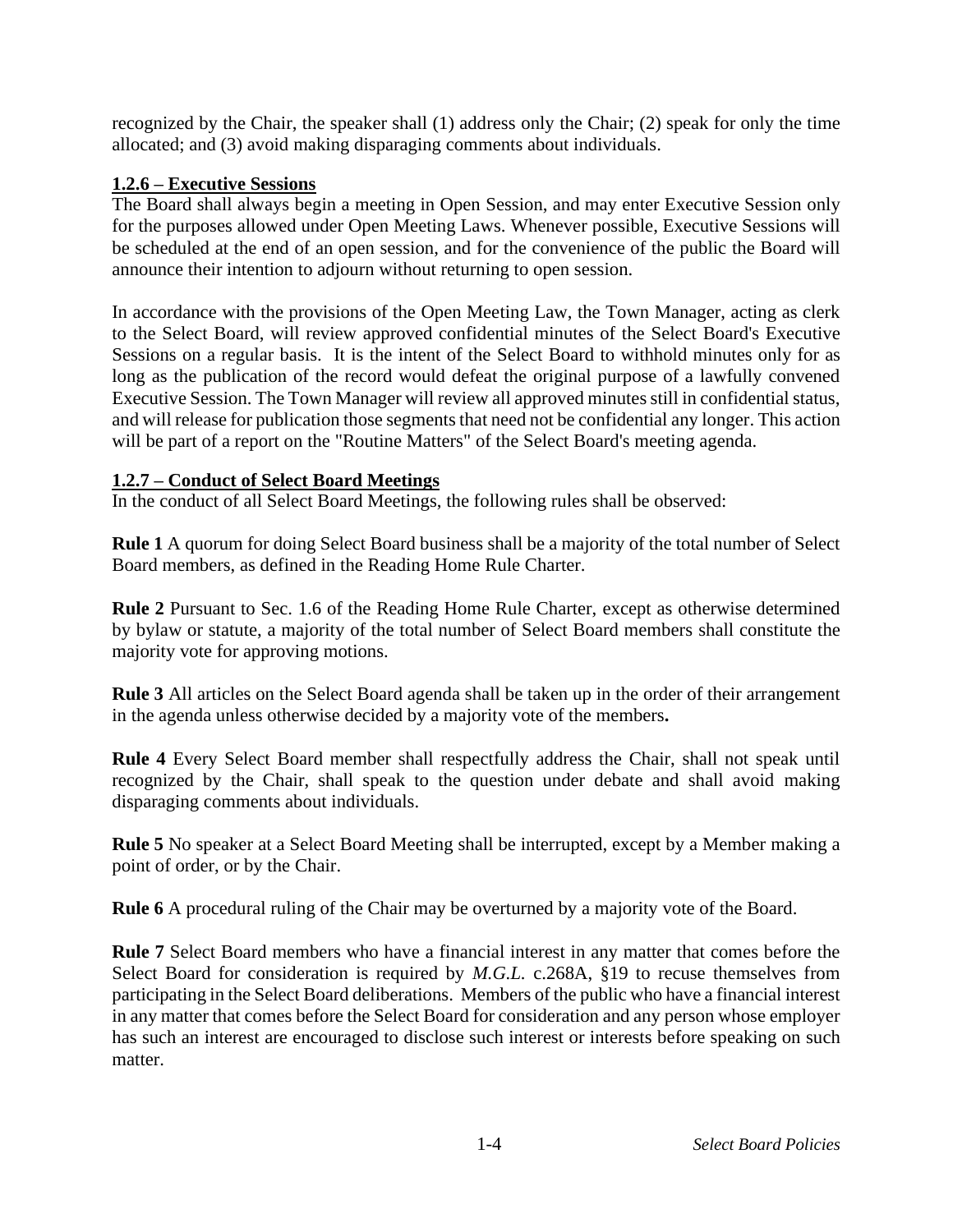**Rule 8** All Select Board votes shall be taken by a show of hands, or roll call vote, the results of which shall be recorded in the minutes.

**Rule 9** No motion shall be acted on until it is seconded. Amendments deemed irrelevant by the Chair to the subject of the original motion shall not be accepted. A "friendly amendment" may be agreed to without a vote and included as part of a pending motion, if it is acceptable to both the mover and seconder of the motion.

**Rule 10** When a question is under debate, no motion shall be in order except:

- to adjourn,
- to lay on the table (for the duration of the meeting)
- to make a privileged motion (point of order or, point of information)
- to take a motion from the table
- to postpone for a time certain
- to commit for further study
- to amend
- to postpone indefinitely
- to move the question (requires 2/3 vote)
- to fix a time for terminating debate and putting calling the question,

and the aforesaid several motions shall have precedence in the order in which they stand arranged in this rule.

**Rule 11** Motions to adjourn (except when balloting for offices and when votes are being taken) shall always be first in order. Motions to be decided without debate include motions to adjourn, to move the question, to lay on the table and to take from the table.

## **1.2.8 - Public Hearings**

Public hearings shall be conducted using the following guidelines:

- 1. Select Board Secretary reads the legal notice for the hearing;
- 2. Select Board Chair introduces the main speaker, and may then delegate authority to chair the hearing to another Select Board member;
- 3. Main speaker gives presentation on the hearing's subject matter;
- 4. Chair or designee first asks for questions on the presentation from Select Board members;
- 5. Chair or designee then asks for questions from the public. Reasonable time limits per speaker may be imposed, per Sec. 1.2.5. The Chair or designee may take a show of hands to see how many wish to speak before establishing such time limits;
- 6. Motion to close the hearing (or continue it to a date and time certain) is made and voted by the Select Board;
- 7. If the hearing is closed (not continued), a motion is made by a Select Board member to approve the document or action that is the subject of the hearing;
- 8. Motion is seconded. Amendments may then be offered by other SB members. The chair or designee can ask that each amendment be discussed and voted on before others are offered; and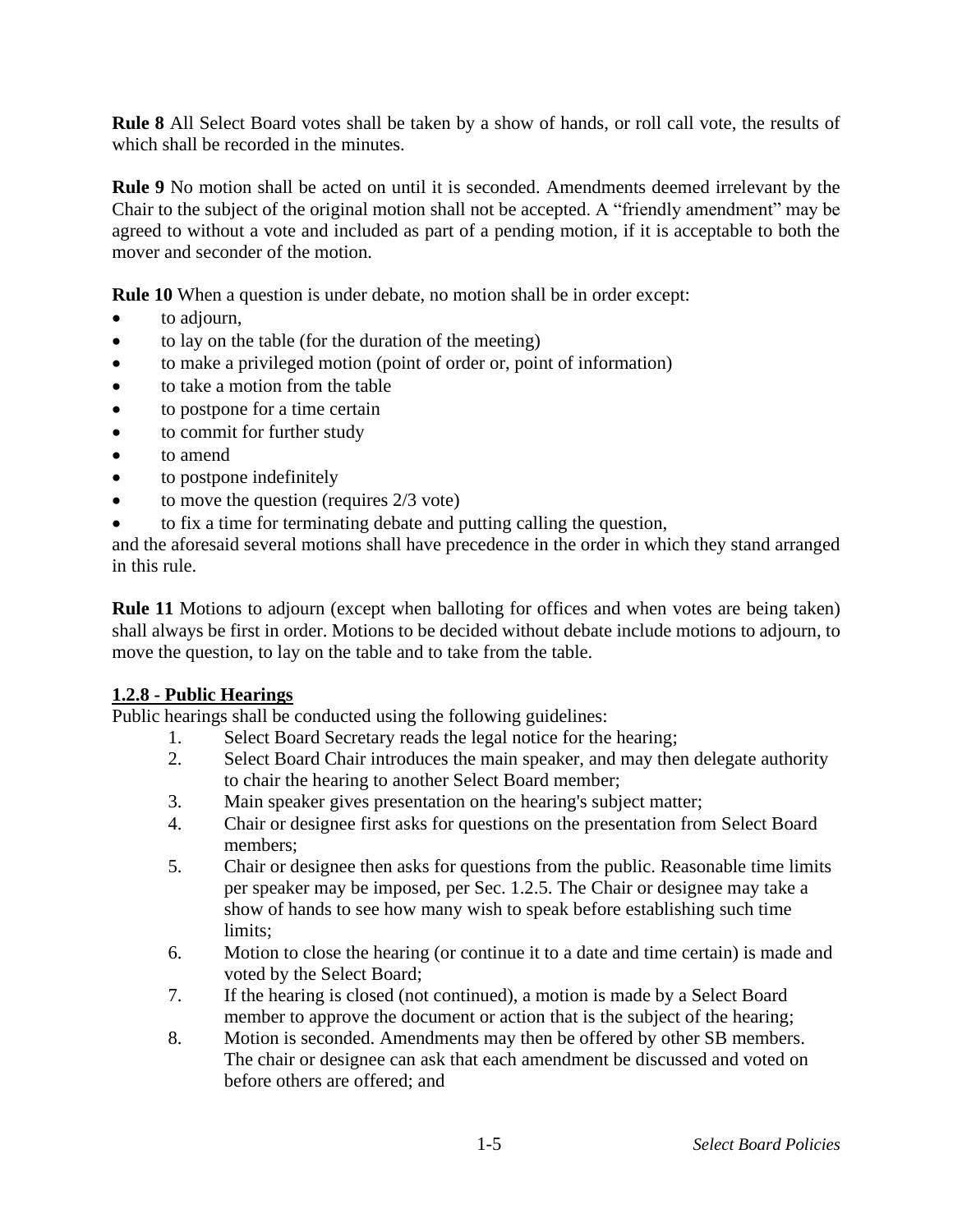9. Once all amendments are dealt with, a final vote is taken on the main motion as amended.

### **1.2.9 - Liaison Assignments**

Nominate Board members for annual Liaison assignments in April, following the Annual Town Election (per Sec. 1.1.5) or at other times, where necessary. The final decision on Liaison assignments is by a majority of the Board members.

*Section revised March 2019*

# **Section 1.3 – Responsibilities of the Board**

## **1.3.1 – Reading Home Rule Charter Article 3.2**

The executive powers of the Town shall be vested in the Select Board. The Select Board shall have all of the powers and duties granted to Boards of Selectmen by the Constitution and General Laws of the Commonwealth of Massachusetts, and such additional powers and duties as may be provided by the Charter, by Town Bylaw, or by Town Meeting vote.

The Select Board shall cause the laws and orders for the government of the Town to be enforced and shall cause a record of all its official acts to be kept.

The Select Board shall appoint a Town Manager, a Town Counsel, a Town Accountant, not more than five (5) Constables, and any other appointed board or committee member for whom no other method of selection is provided by the Charter or by Town Bylaw.

The Select Board or its designee shall be the Licensing Board of the Town and shall have the power to issue licenses, to make all necessary rules and regulations regarding the issuance of such licenses, to attach such conditions and restrictions thereto as it deems to be in the public interest, and to enforce the laws relating to all businesses for which it issues licenses.

## **1.3.2 – Town Manager Authorization**

The role of the Town Manager is established by Article 5 of the Reading Home Rule Charter.

The Town Manager has the ultimate authority and responsibility for the operation and the management of the Town, under the direction of the Select Board. Except for actions contrary to decisions or written policies made by the Select Board, the Town Manager is authorized to take whatever actions are required to operate and manage the Town. The Town Manager is the designated representative for the Select Board regarding collective bargaining negotiations. The Town Manager may utilize other Town personnel as needed to carry out these responsibilities.

## **1.3.3. Process for Evaluating the Town Manager**

The Select Board is responsible for approving overall goals, objectives and policy setting for the Town to be discharged by the Town Manager within the constraints of the Reading Home Rule Charter, and other applicable local Bylaws and Federal and State statutes and regulations. The Board is also charged with conducting an annual review and evaluation of the Town Manager's performance.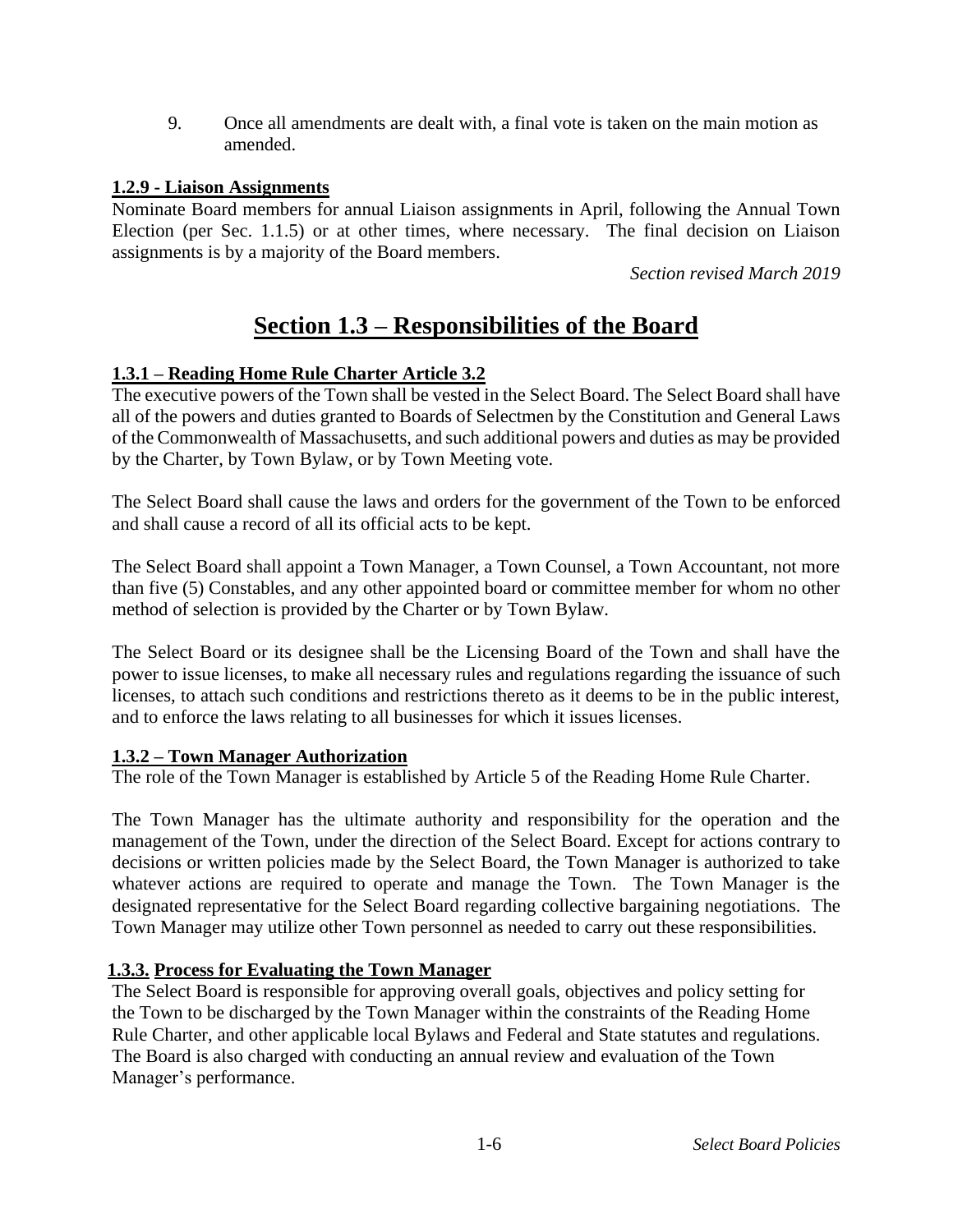# **1.3.3.1 Town Manager Contract**

In accordance with Article 5.1 of the Reading Home Rule Charter, the Select Board has entered into a three-year contract with the Town Manager (see [https://www.readingma.gov/administrative-services/human-](https://www.readingma.gov/administrative-services/human-resources/pages/contracts-1) [resources/pages/contracts-1\)](https://www.readingma.gov/administrative-services/human-resources/pages/contracts-1).

There are a series of requirements stipulated in the contract for the annual evaluation:

- (Sec. V A.) The Board shall review and evaluate the Town Manager no later than September 30 of each year….. Said review and evaluation shall be based on the goals andobjectives developed jointly by the Board and the Town Manager. Further, the Town Manager shall be provided a summary written statement of the evaluation findings of the Board and shall have an adequate opportunity to discuss individual comments with each Board member in advance of a formal Performance Review.
- (Sec. V B.) Annually the Board and the Town Manager shall define the Town Manager goals and objectives which they determine necessary for the proper operation of the Townand the attainment of the Board's policy objectives, and shall further establish a general priority among those various goals and objectives, said goals and objectives to be reducedto writing. They shall generally be attainable within the time limits specified and within the annual operating and capital budgets and appropriations provided by the Town and theevents that have occurred during the year.
- Per a recent court case, the method of collection of material used in the Town Manager's annual evaluation has been changed to comply with OML. Composite evaluations must now be compiled by Staff, not by individual Select Board Members.

## **1.3.3.2 Process for Setting Town Manager Goals**

The following guidelines and timetable are hereby established forsetting annual and multi-year goals for the Town Manager:

- Prior to the end of the calendar year, the Town Manager shall submit in writing to the Select Board for discussion and mutual approval a list of goals that reflect the Town's needs and priorities; provided, however, where a new Town Manager is appointed, the Town Manager shall submit said goals within sixty (60) days of appointment and such goals shall be effective from the date of Select Board approval through February 14.
- Between 5 and 10 of these goals shall be prioritized by the Town Manager.
- If multi-year goals are desired by both parties, they shall be split into multiple sub-goals for each fiscal year, in a manner that allows progress on each year's sub-goal to be measured.
- These draft goals should be accompanied by a set of metrics suggested by the Town Manager by which the Select Board can measure progress toward the accomplishment of each goal.
- The goals shall generally be attainable within the time limits specified and within the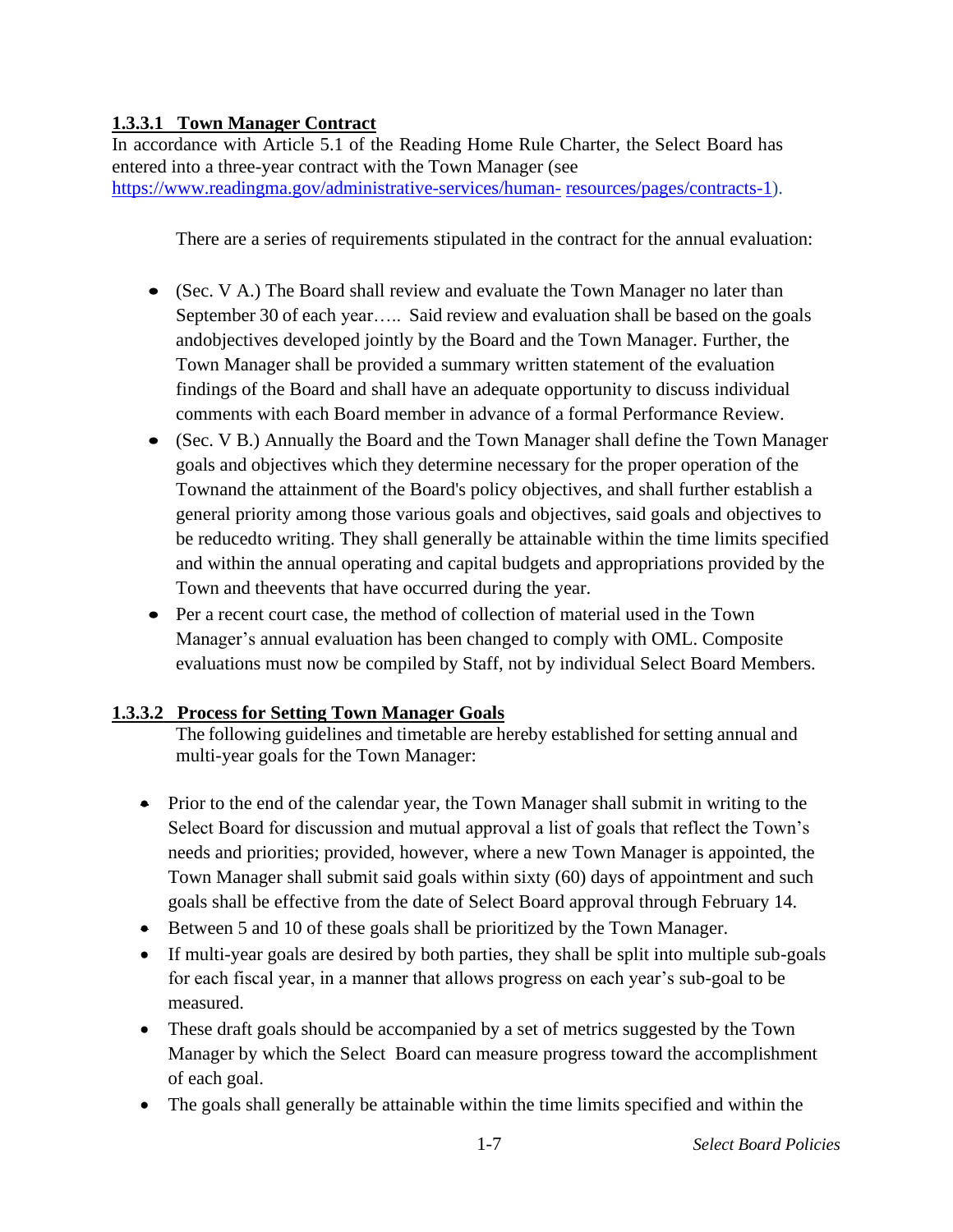annual operating and capital budgets and appropriations provided by the Town and the events that have occurred during the year.

- The Select Board shall discuss, modify, and approve the Town Manager's goals by February 14, to be effective February 14 through February 13, annually.
- If a situation arises where the Town Manager or Select Board decide that the approved goals for the current year need to be modified or re-prioritized,
	- o The Select Board Chair will first meet with the Town Manager to discuss therevisions
	- o The Town Manager will revise the goals and re-present them to the Select Boardfor their approval within thirty (30) calendar days of the initial meeting with the Select Board Chair.

*Section revised February 1, 2022*

# **1.3.3.3 Process for Reviewing and Evaluating the Town Manager**

The following guidelines and timetable are hereby established for the annual review and evaluation of the Town Manager's performance:

## Development and Periodic Review of the Annual Evaluation Form

- The Board shall annually review and evaluate the Town Manager no later than February 14 of each year. This review and evaluation shall include a "360 degree assessment" with solicited subjective feedback from the Superintendent of Schools, the Library Director, and at least five direct reports to be designated by the Select Board, at least three of whom are Department Heads. The Select Board members shall also submit evaluation forms. These forms shall be submitted to a staff member, designated by the Select Board, or the Chair, and compiled into a composite evaluation. The composite evaluation shall be a public record. The Town Manager shall have an opportunity to discuss the evaluation and the results of the assessment with the Select Board.
- The Town Manager to shall submit a self-evaluation on a form provided by the Select Board as part of the evaluation process.
- The Board may assign the process review to a subcommittee who will hold public meetings on the subject.
- The Town Manager review form shall contain the following elements, with a mixed response style of numerical ratings and comments:
	- o Evaluation of progress toward meeting goals
	- o Setting and measuring of core competencies
	- o Measuring achievement of daily responsibilities
	- o Highlighting areas of "necessary professional growth"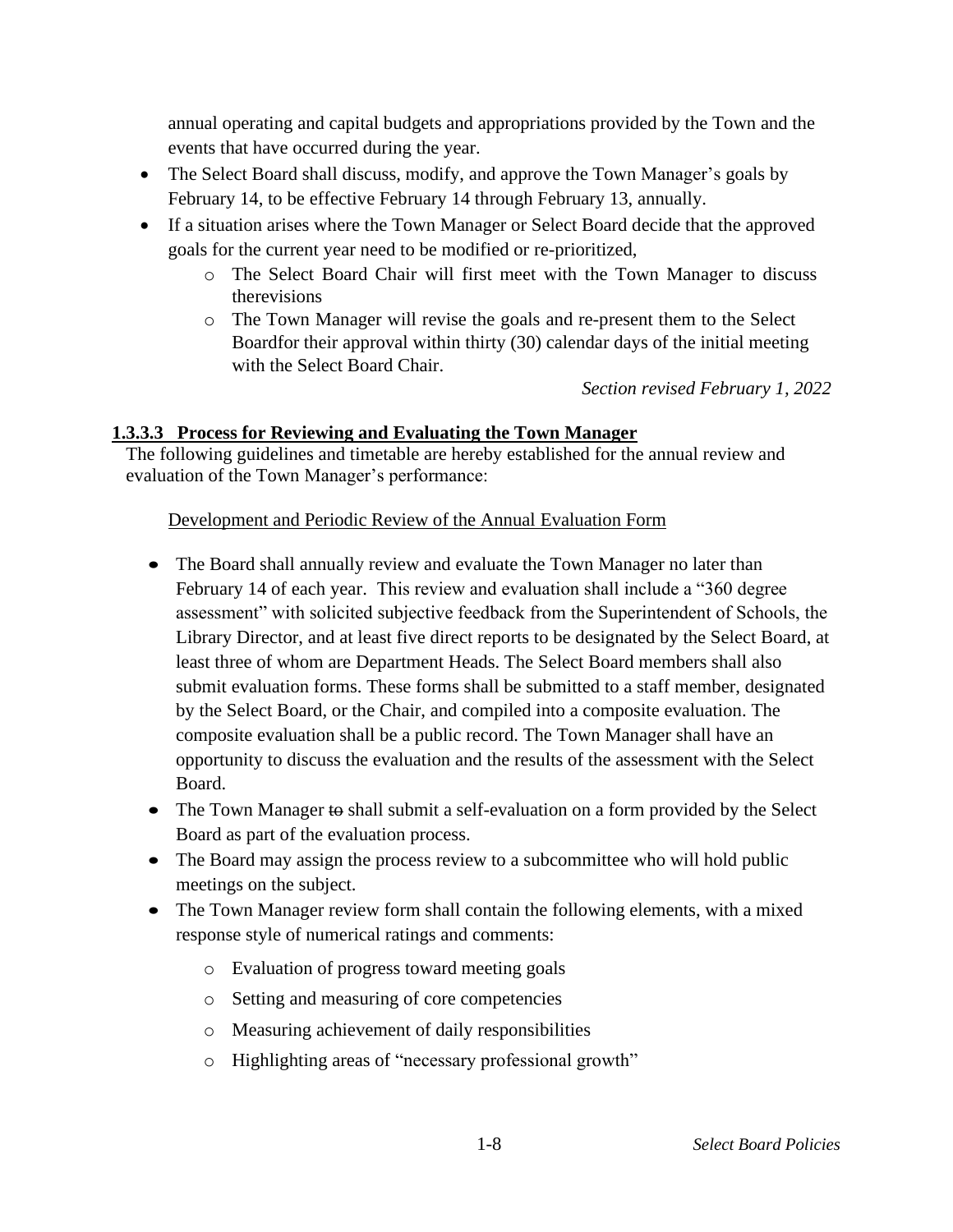## Communication During the Year

- The Town Manager shall review progress made toward achieving the goals with the SelectBoard at least once every three months
- Consistent with the Town Manager's contract, each member shall discuss any concerns that they might have with the Town Manager in a timely manner. This feedback should take the form of a meeting with the Town Manager and a representative of HR.

# First Year Review

• The Board may adopt a more robust review process, including but not limited to more frequent evaluations, to be followed in the first twelve (12) months of a Town Manager who is new to the position in the Town of Reading. Such process shall be included in the new Town Manager's contract.

# End of Year Review

- Each Board member shall complete and submit the approved evaluation form to designatedstaff member no later than January 15.
- Individual Board members should keep their feedback professional and respectful.
- Newly elected Board members should endeavor to complete as much of the evaluation form as they feel competent to do. Their comments should address the Town Manager's performance only for the period of time they have been Select Board members.
- The designated staff member will collate the individual submissions into a composite document that will be used in the evaluation.
- The Town Manager's self-review is alsodue not later than January 15.
- During public meetings held to discuss the composite evaluation, the Board should focus on common themes present in the composite evaluation.
- If a majority of Board members agree that remedial action is required by the Town Managerin any area, the Board and the Town Manager will develop a separate plan of action and may incorporate any required actions into the Town Manager's goals that are being set forthe current Fiscal Year, in accordance with the timetable specified in Sec. 1.3.3.2.

*Section revised February 1, 2022*

# **1.3.3.4 – Personnel File**

- A copy of the annual or multiyear goals, the individual evaluation and composite evaluation forms, and the self-evaluation shall be maintained in the Town Manager's personnel file.
- Any progress reports or modifications to annual or multiyear goals shall be maintained in the Town Manager's personnel file.
	- *Section revised February 1, 2022*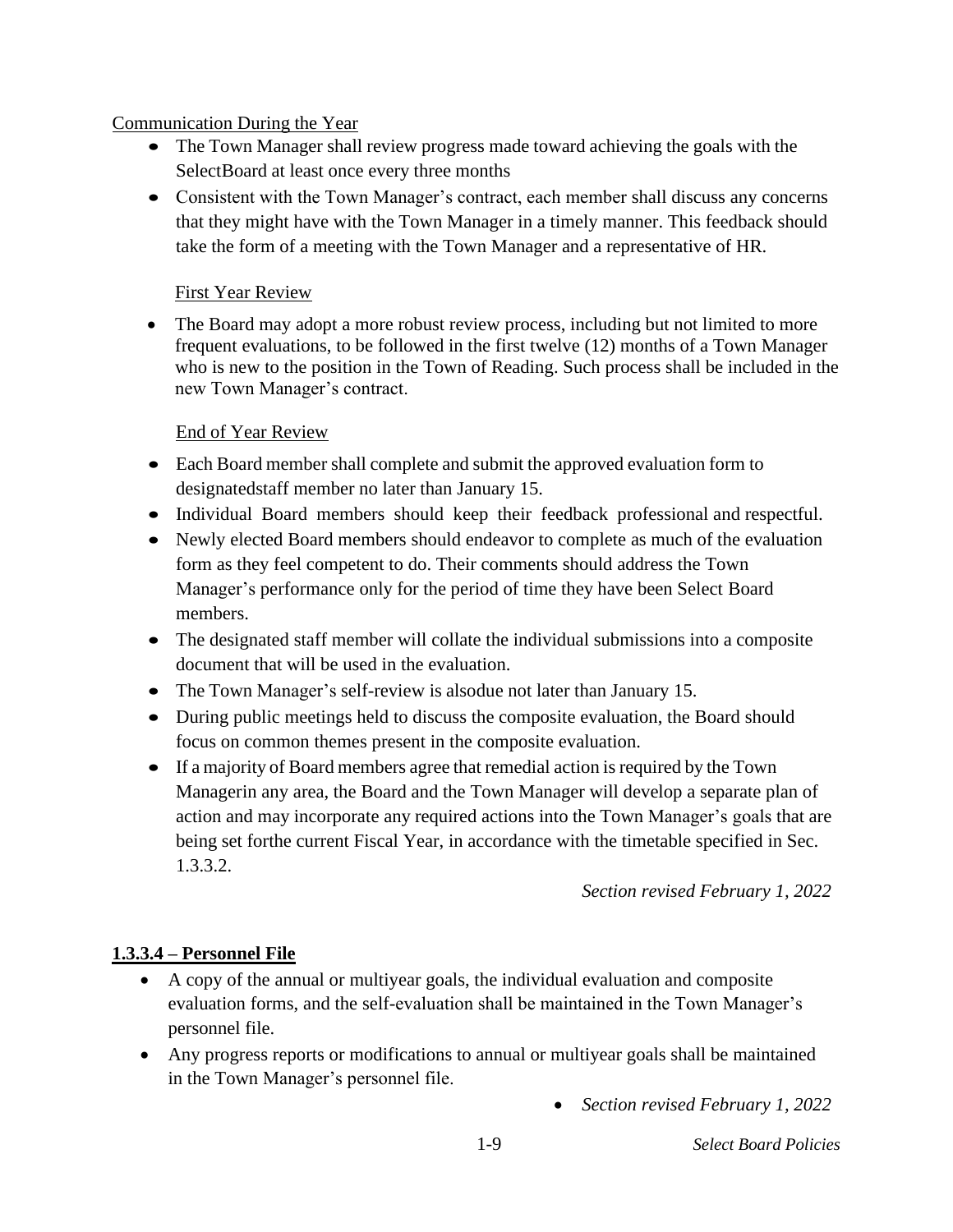# **1.3.4 – Town Manager Contract**

The Select Board may approve a written contract with the Town Manager in accordance with Article 5.1 of the Reading Home Rule Charter. This contract shall be available as a public document.

## **1.3.5– Town Collective Bargaining Agreements**

The Select Board is responsible for approving written agreements signed by the Town Manager and all Town labor unions, including a Health Insurance agreement signed by the Town Manager and all Town, School and Light department unions plus a Retiree representative.

### **1.3.6– Legal Issues**

The Select Board is responsible for initiating or settling litigation, in certain cases subject to Town Meeting approval.

#### **1.3.7– Operations**

The Select Board shall:

- 1. Operate in accordance with the spirit, as well as the letter of all laws affecting its business and its employees.
- 2. Act with the highest level of integrity, business ethics and objectivity in any transaction where a Select Board member or employee represents the Select Board. No Select Board member or employee is allowed to misuse the authority or influence of their position.
- 3. Operate in a businesslike and efficient manner in all aspects of operating and managing the Select Board.
- 4. Be supportive of a good working relationship between management and employees.
- 5. Advocate for the use of technology, training, personnel and flexible work and administrative processes to maintain an efficient municipal government serving the best interests of residents;
- 6. Operate in the best interests of the Town in all matters.
- 7. Adhere to the Code of Conduct presented in Article 2, Subsection 2.2.

## **1.3.8– State of the Town Address**

The Select Board shall prepare and deliver the annual State of the Town address, at the Annual Town Meeting following the Election.

*Section revised March 2019*

# **Section 1.4 – Communication**

## **1.4.1 - Select Board Communication**

It is important to the public and to the Select Board itself to make it clear when individual members are speaking for the Board as a whole, or when they are speaking for themselves as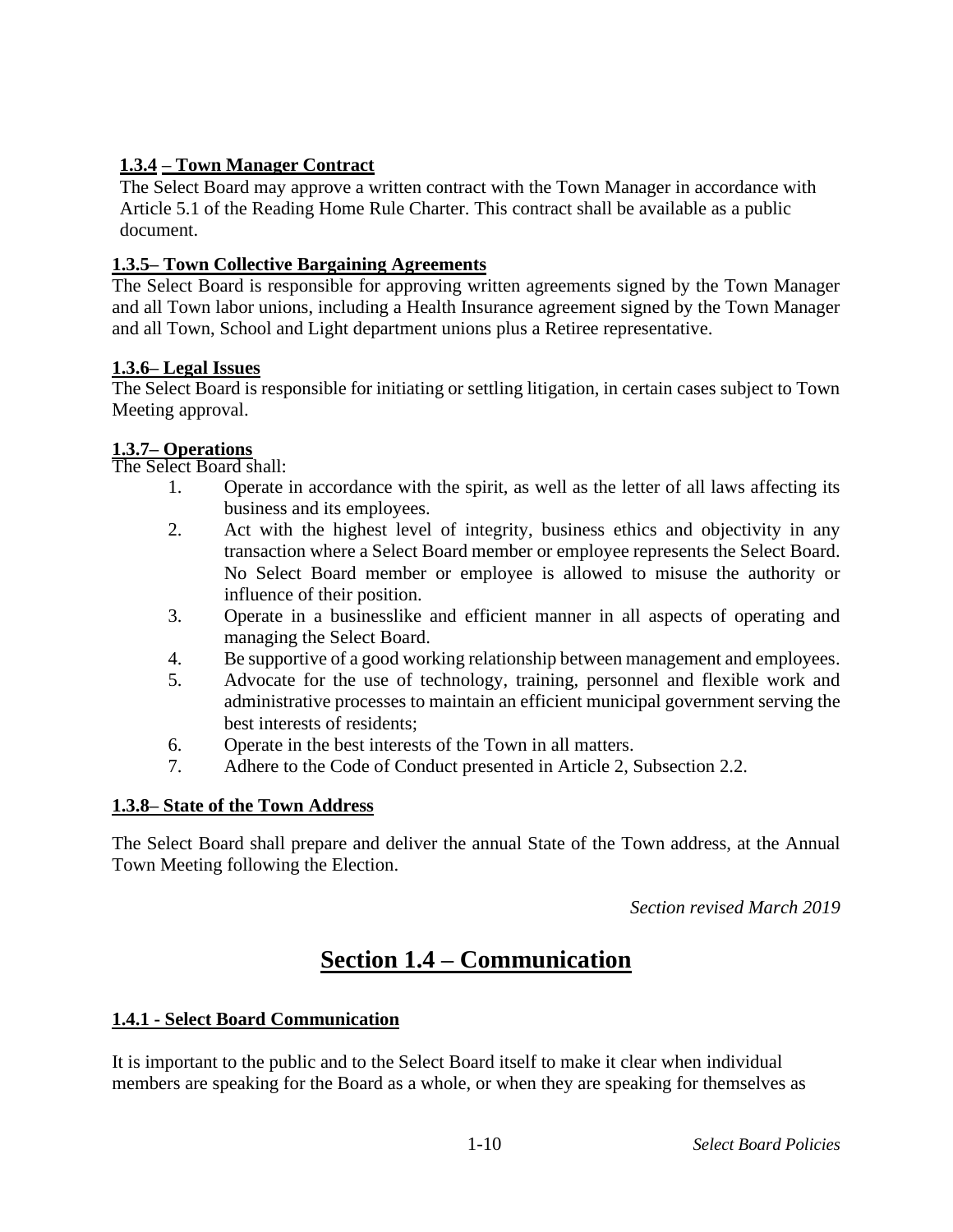individuals. In order to ensure this clarity of communication, the following shall be the policy of the Select Board:

1. Members of the Select Board shall be given stationery with the Town seal in printed and electronic format for their use. This stationery shall name only that member of the Board on the masthead. Board members may only use this stationery for correspondence relative to Town matters. Any such correspondence shall state that the views expressed are those of that member of the Select Board only.

2. The Select Board stationery, naming all five members of the Board on the masthead, shall be used only for correspondence from the full Select Board. This stationary shall be used to communicate positions of the full Select Board based on consensus of the full Board or based upon actually voted positions of the Board.

3. The Select Board may take votes on recommendations on Warrant Articles appearing before Town Meeting, and the Chair of the Select Board or the designee thereof shall be responsible for communicating those recommendations to Town Meeting based on votes of the Board.

4. When Board members rise to speak at Town Meeting, they shall identify whether they are speaking for the full Board or as individuals.

5. In today's society, much of the correspondence to the Select Board is electronic, and often is copied to all members of the Board. The Select Board acknowledges that correspondence in electronic form that is made and/or received by it and its individual members are public records, unless specifically exempted from the definition of public record. Additionally, the Select Board acknowledges that the manner in which it deals with electronic correspondence may raise concerns relative to the Open Meeting Law. The Board also feels it is important to ensure that a proper response is given to an email request.

All correspondence will be handled in the following manner:

- a. Electronic correspondence sent to the whole Select Board shall be included in the meeting packet for the Board's next meeting if the communication specifically pertains to an approved agenda item for that meeting, as determined by the Chair, after Consultation with the Town Manager. Notwithstanding the above, all correspondence from or pertaining to a minor child or involving privileged legal material shall be excluded from the meeting packet. A correspondence shall also be excluded from the meeting packet on the advice of Town Counsel. All meeting packets shall be posted online and made publicly available.
- b. Non-electronic correspondence sent to the whole Select Board shall be converted to an electronic format and forwarded to the full Select Board in a timely manner. All correspondence circulated pursuant to this provision shall also be subject to the terms of subsection a, above.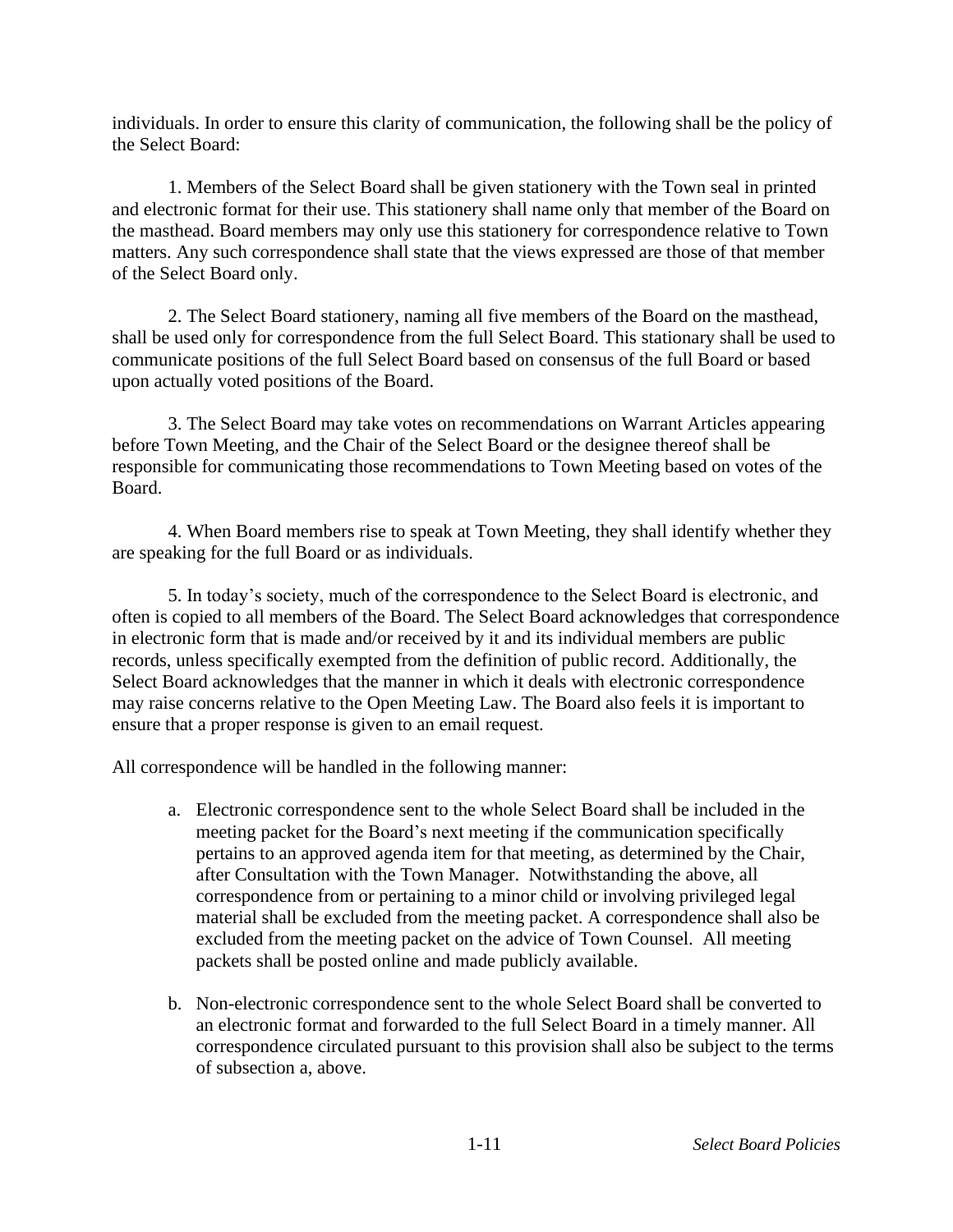c. The Select Board's Secretary shall respond to electronic communication sent to the entire Board and acknowledge receipt of the correspondence, and note that the correspondence shall appear in the next available Select Board meeting packet.

i. If the correspondence may require actions by Town staff, the Town Manager shall be copied and so noted to the sender.

ii. If the correspondence requests action from the Board on a particular matter within the Board's jurisdiction, the sender shall be advised that the Requests for action shall appear in the next available published meeting schedule under 'Future Agendas' as appropriate.

- d. Select Board members may respond directly to any email correspondence received, provided they do not violate the Open Meeting Law in doing so. They are encouraged to copy the Town Manager on issues that may involve Town staff.
- e. The Town Manager is encouraged to reply directly to the sender on issues that have been noted under section 1.4.1.5.b.i above and to update the entire Select Board on a timely basis either through email or at the next Select Board meeting. The Town Manager shall maintain a record of outstanding resident requests and inquiries that have come to the Select Board's attention that may require actions by Town staff. Such record shall contain the name, request, and status of response, which shall be provided to the Board as part of the Town Manager's report at each meeting. Multiple requests on the same topic may be consolidated into one record.

If an inquiry relates to interaction with a member of Town staff, the Town Manager shall provide all relevant updates to the Board as permitted by law or pursuant to the advice of Town Counsel. The Town Manager, the Ombudsman and the Human Resources Director shall make themselves available to the public as may be helpful for further follow up on the inquiry; provided, however, that the Town Manager, the Ombudsman and the Human Resources Director shall provide an acknowledgement but shall not provide substantive responses to such inquiries when doing so would violate a contract or other law and need not so respond when such response would be contrary to the advice of Town Counsel.

- f. Members of the Select Board may communicate electronically as a quorum on the scheduling, cancellation, and time of meetings.
- g. Documents may be distributed via email from the Select Board to all members of the Town's boards, commissions and committees to permit advance review of materials to be discussed at upcoming meetings, provided such distribution does not violate the Open Meeting Law.
- h. Relative to information potentially of interest to members of the Select Board, the Town Manager shall err on the side of providing that information to all members of the Board on a timely basis either through email or at the next Select Board meeting.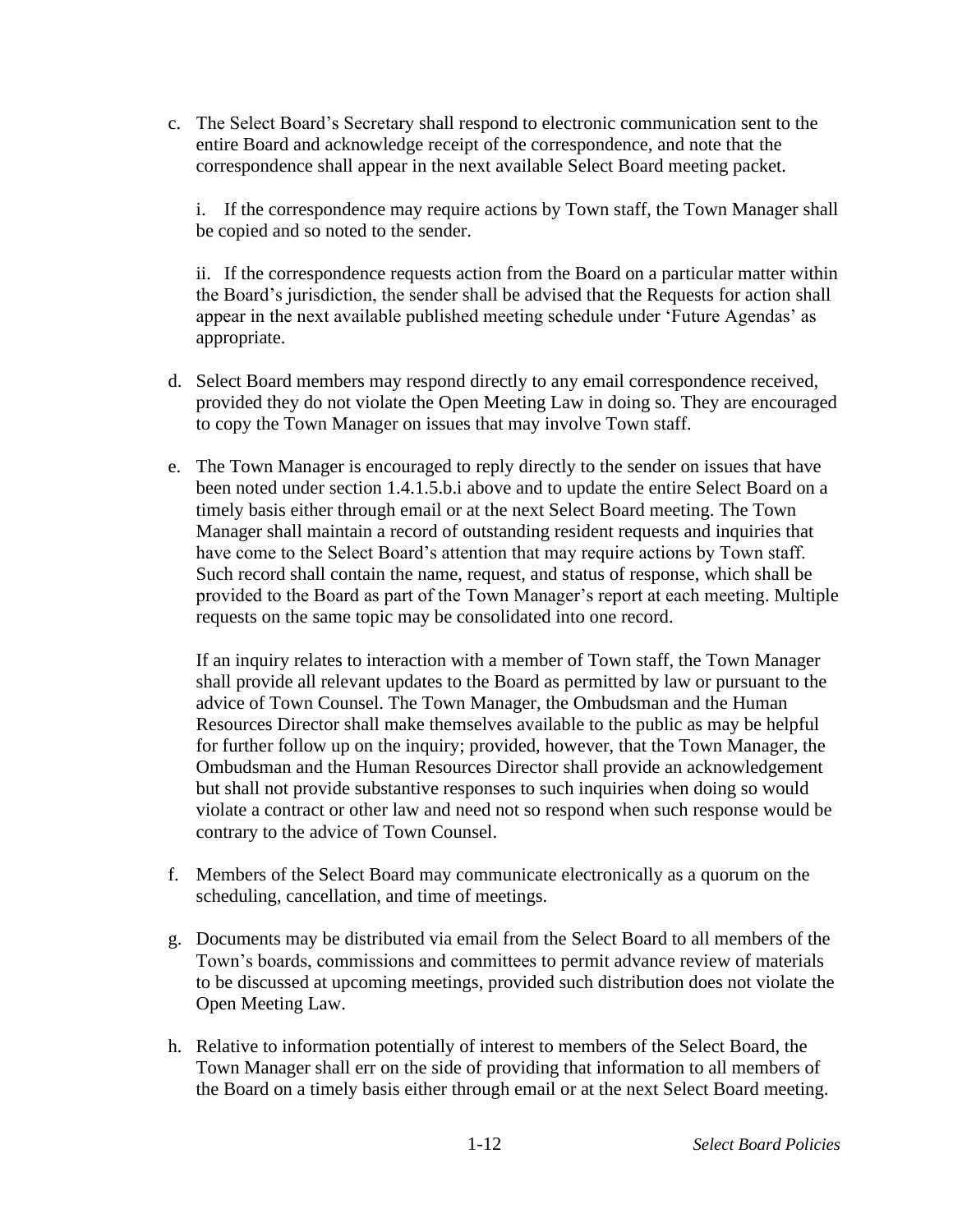Correspondence relative to setting meeting agendas may be limited to the Town Manager and Chair.

- i. The Town Manager shall respond individually to members of the Select Board who email the Town Manager as individual members, unless the individual Board member requests that the Town Manager provide the information to all members of the Board and such communication does not violate the Open Meeting Law.
- j. If individual Board members request the Town Manager or Town staff take a particular action and it is unclear whether that request is representative of the will of the Board as a whole, the Town Manager may request the Board provide additional instruction or take a formal vote to indicate their preference or instruction for staff action.

*Section revised March 9, 2004 revised June 5, 2007 revised February 16, 2021 revised August 10, 2021*

# **1.4.2 – Access to Public Records**

The Select Board is committed to the philosophy that the citizens should have access to public records that are not exempt by law. To this end, the Town Clerk is hereby designated as custodian of public records for the Town of Reading (not including the School or Light Department).

The custodian of public records will carry out the duties and responsibilities of a record custodian as required by Massachusetts General Laws, Chapter 66, Section 10, and may establish and charge such reasonable fees and establish other regulations in accordance with rules and regulations established by the Supervisor of Public Records, Regulation 950 CMR 32.06, or other applicable laws and regulations.

> *Section revised December 13, 1994 Revised February 16, 2021*

# **Section 1.5 – Volunteer Board and Committee Appointments**

The Select Board is responsible for appointing volunteers to Boards and Committees in accordance with Article 4 of the Reading Home Rule Charter, as well as those Boards and Committees created by local Bylaw or Select Board Policy.

The Select Board recognizes the following two issues related to the consideration of and appointment to the various Boards and Committees:

- 1. The amount of time taken in the past for this process by the Select Board and volunteers has been extraordinary and not necessarily productive; and
- 2. The depth of interviews given time constraints does not allow the full Select Board to do a thorough job of interviewing.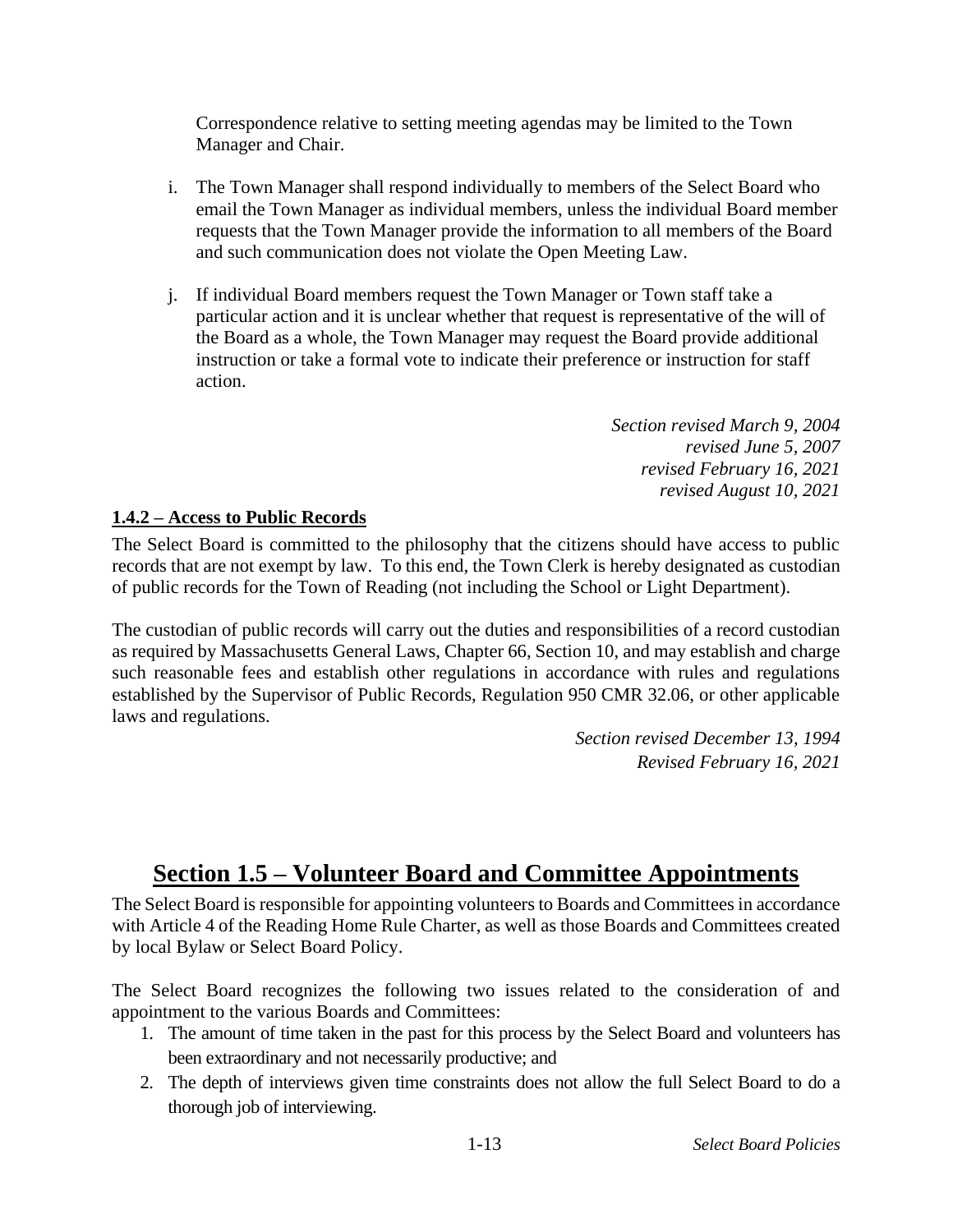The Select Board therefore hereby implements the following process in order to address these two issues:

# **1.5.1 - Volunteer Appointment Subcommittee (VASC)**

The Select Board shall appoint members to a two-member VASC at the time that Select Board liaison assignments are established.

- 1. VASC members shall be appointed for staggered two-year terms so arranged that one term shall expire each year.
- 2. No member of the Select Board shall serve on the VASC for more than two consecutive terms. Notwithstanding this limitation, the Chair and the Select Board shall consider appointing a new member who wishes to serve, over an incumbent reapplying for a second term on the VASC.
- 3. Following their appointment, the VASC shall appoint a Chair and Secretary to serve for one year.
- 4. Vacancies on the VASC shall be filled promptly by a vote of the Select Board.
- 5. The meetings of the VASC shall be posted and open to the public.

# **1.5.2 - Process for Annually Appointing Volunteers to Boards and Committees**

In order to ensure an orderly, transparent and fair process for annually appointing incumbents and new candidates to Boards and Committees, the following guidelines are established:

- 1. Beginning on May 1 of each year, the Town Manager's office shall issue invitations to all incumbent members of Boards and Committees, asking them to indicate their desire for reappointment. Responses shall be due not later than May 15. At the same time, the Town Manager's office shall cause to have advertised the complete list of full and associate positions, whether currently filled or not, that will be open beginning July 1.
- 2. Following the expiration of the required number of days for advertising open positions (per Sec. 8.10 of the Reading Home Rule Charter), the VASC Chair and the Town Manager's office shall schedule a minimum of six meeting dates between May 16 and June 15 for the VASC to hold interviews for these positions, covering as many days of the week (Monday-Thursday) as is practicable.
- 3. In recognition of the value of maintaining personal relationships between the Select Board and its appointees, it shall be the policy of the VASC to invite all incumbents seeking reappointment to attend one of these interview sessions.
- 4. In recognition of the Select Board's desire to involve Board and Committee Chairs in the appointment process, the Town Manager's office shall notify all Committee Chairs of the six VASC meeting dates.
- 5. The Town Manager's office shall issue an email to Board and Committee Chairs not later than 5:00 pm the day of each scheduled VASC meeting, with the complete interview packet for that day's VASC meeting and requesting the attendance of the affected Committee chairs (or designees).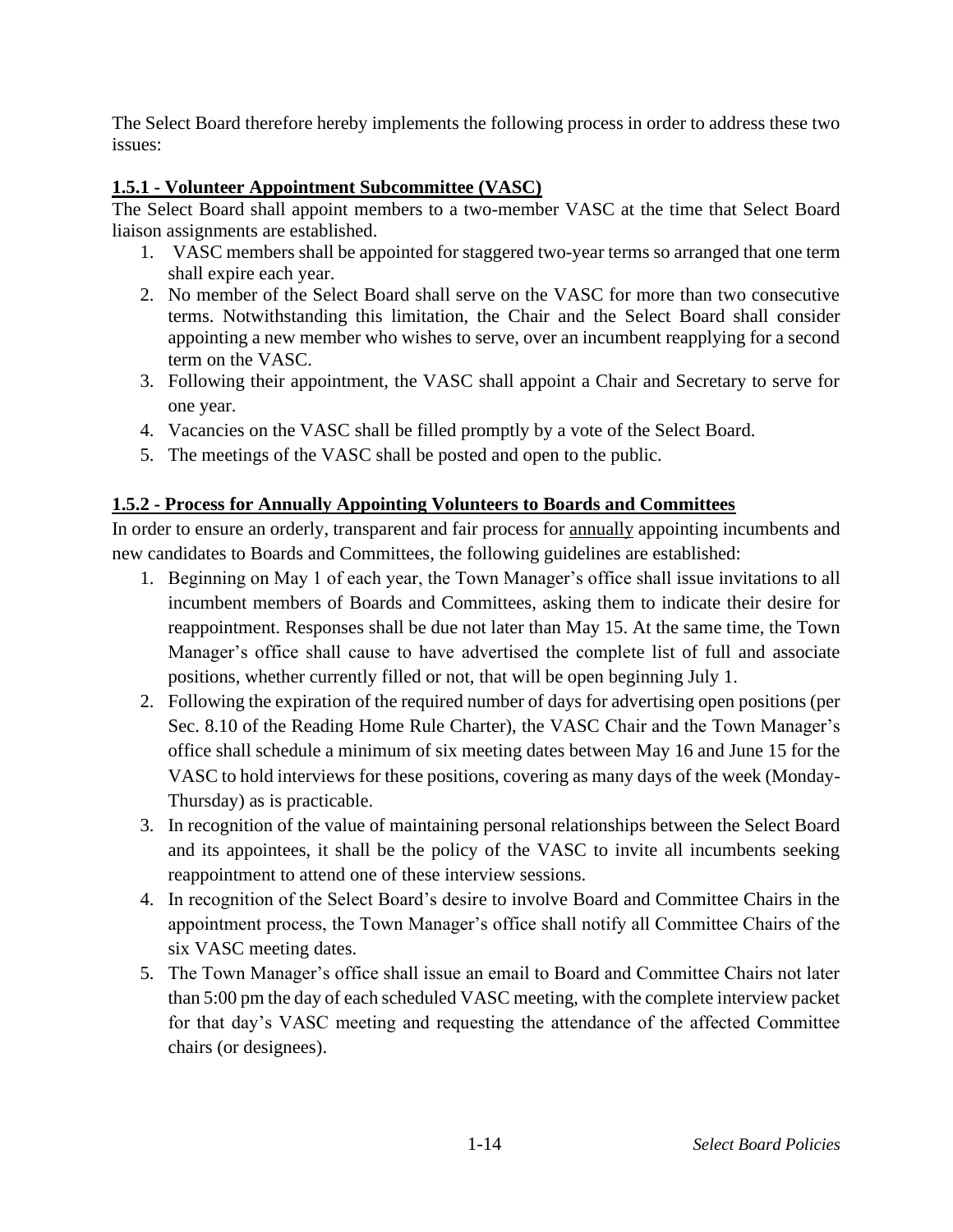- 6. The VASC shall interview any new candidate who is not already an Associate member of that Board or Committee, prior to voting a recommendation on that candidate to the full Select Board.
- 7. Following the last VASC meeting, the VASC shall transmit to the entire Select Board and to all candidates and Committee Chairs, a slate of recommended candidates for each Board and Committee along with a list of all candidates who had applied for each Board and Committee. A copy of the application form and/or resume for any new candidate shall also be provided to the entire Select Board.
- 8. The VASC shall present this recommended slate of candidates to the Select Board as a single item on the agenda. Any member of the Select Board may ask for a particular recommendation to be voted on separately. Any person who has been interviewed or recommended by the VASC for a particular position may ask for their particular recommendation to be voted on separately. Any request to remove a name should include a reason. The remaining Board and Committee appointments of the recommended slate shall then be considered and voted on as a single item.
- 9. Any Board and Committee appointments removed from the consent item will then be scheduled for interview during a later Select Board meeting, and the appointment process to that Board and Committee will be by the full Select Board.

# **1.5.3 - Process for Filling Vacancies on Boards and Committees during the Year**

- 1. Within five days of learning about a vacancy on a Board or Committee, the Town Manager's office shall cause to have advertised the complete list of full or associate positions that have become vacant.
- 2. The Town Manager's office shall also invite all Associate Members of the affected Board or Commission to apply for any available Full memberships.
- 3. Following the receipt of all applications and the expiration of the required number of days for advertising (per Sec. 8.10 of the Reading Home Rule Charter), the VASC Chair and Town Manager's office shall schedule one or more dates for VASC interviews, taking into consideration the schedules of all applicants.
- *4.* The requirements of Sections 1.5.2.4 through 9 shall be applicable to filling vacancies on Boards and Committees during the year. *Section revised March 2019*

# **Section 1.6 – Financial Matters**

# **1.6.1 – Acceptance of Gifts and Donations**

It is the policy of the Select Board to encourage donations and gifts, with the clear understanding that there is no offer on the part of the Town to reciprocate in any manner with regard to provisions of services, enforcement of laws or regulations, or any other consideration by the Town.

The Town Manager is hereby authorized to accept any such gifts or donations on the part of the Town, to see to their disposition in accordance with donor's wishes and applicable law, and to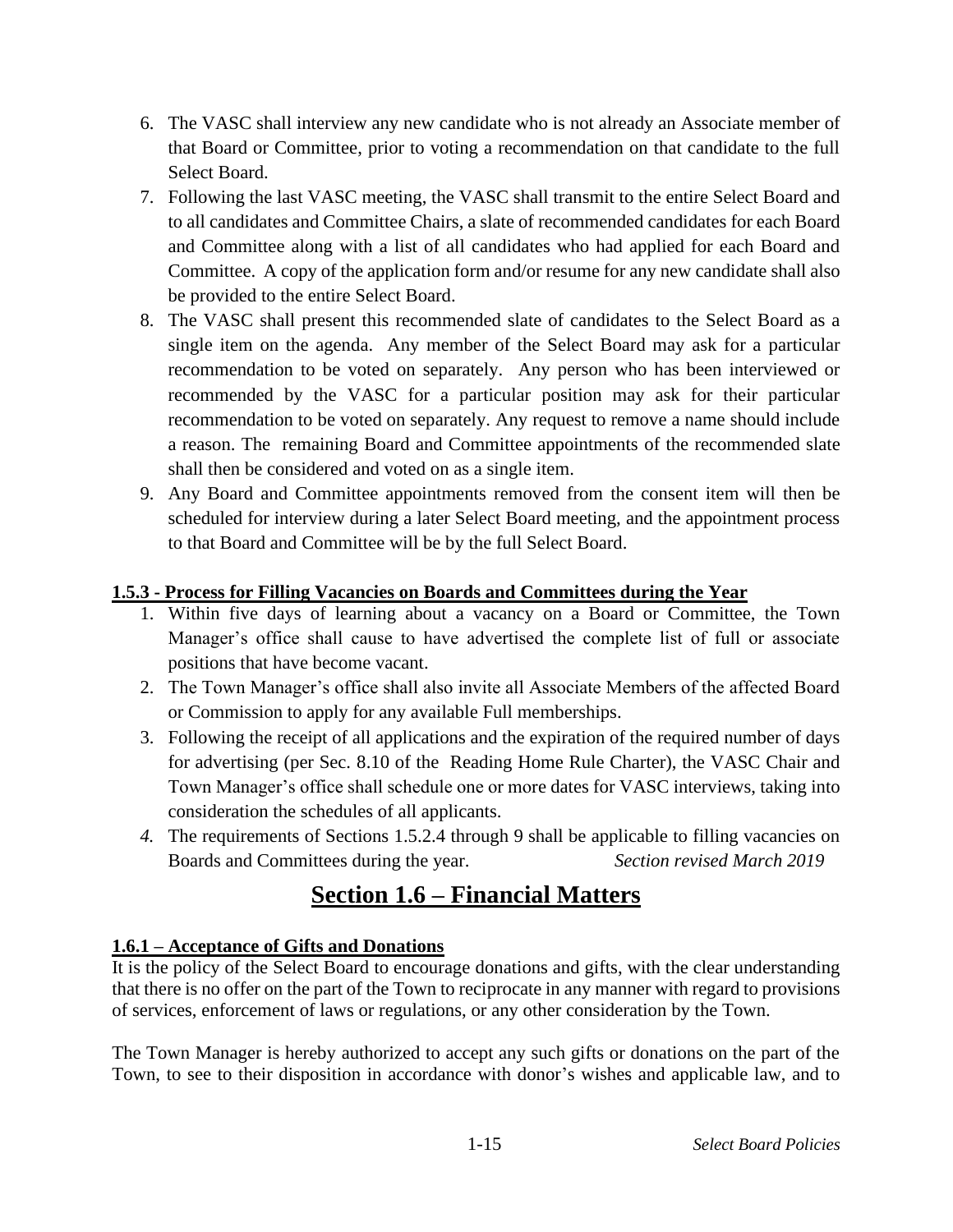notify the Select Board of any such gifts or donations. The Town Manager shall determine if the gift and donation is consistent with Town plans, needs and resources.

If gifts and donations involve equipment, programs or the construction of capital projects, it is important for the Town and the donor to have an agreement in advance of any fundraising efforts. A written agreement will describe the nature, location, design and details of any such equipment, programs and projects.

If a commitment of Town funds is required to match or supplement fund raising efforts, the fundraising efforts may be approved if the proposed project is included in the Town's Capital Improvement Program (CIP), with an understanding that Town funds will not be available until those capital funds are available through the budget.

In circumstances where donations are made to replace, maintain or repair portions of Town sites and facilities, including replacement of elements of parks, recreation areas, buildings, and similar equipment, the Department Head within whose jurisdiction the site or facility falls may accept such donations where:

- The value of the donation is \$5,000 or less
- The item being replaced, maintained, or repaired is consistent with any master plan for the property in question.

Additionally, the Town must be assured that any donations that are solicited or received on behalf of improving Town facilities or operating Town programs are either solicited by properly established non-profit corporations, through for profit corporations, or by individuals making donations directly to the Town. This is important for purposes of ensuring that donor's expectations are completely met with regard to possible tax deductibility of donations, and that a fundraising group is indeed making all donations properly and directly to the Town for the purpose intended.

## **1.6.2 – Use of Town Staff and Resources for Gifts and Donations**

In order to achieve other department missions and provide essential services, the Select Board recognizes the need for staff to develop fiscal and other resources to supplement municipal funding.

The policy of the Select Board regarding fundraising activities by staff is the following:

- 1. Such activities will not decrease staff effectiveness nor will they constitute an inordinate amount of work time.
- 2. In accordance with the Conflict of Interest Law (Massachusetts General Laws, Chapter 268A), Town employees will not realize personal financial benefit from fundraising activities.
- 3. Employees involved in fundraising are expected to use good judgment at all times, and to be sensitive to issues such as the business climate and the ability to give.
- 4. In accordance with the Town's established policy on Acceptance of Gifts, it is understood that there is no offer on the part of the Town or its employees**,**  Departments, or Agencies to reciprocate in any manner with regard to provision of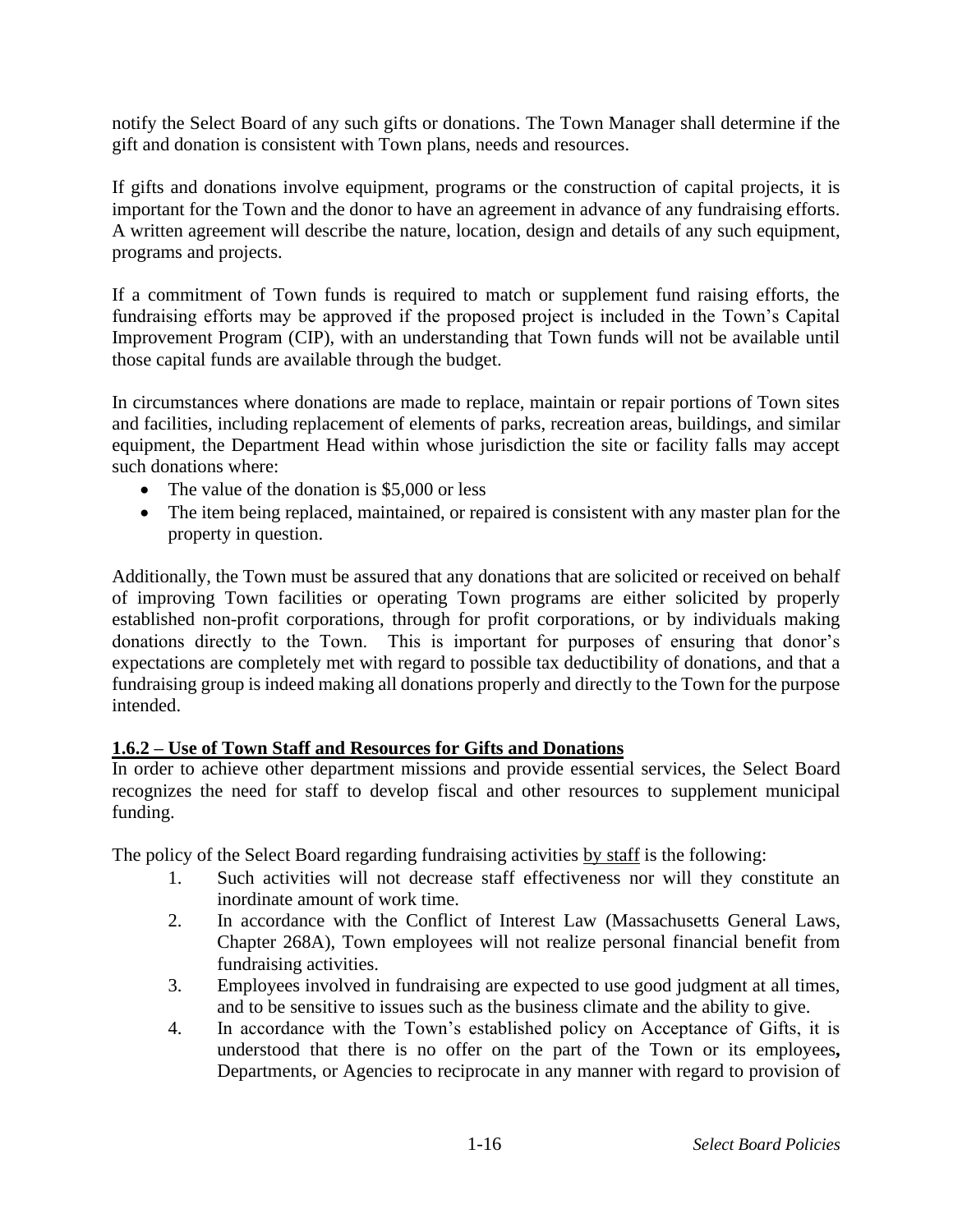services, enforcement of laws or regulations or any other considerations by the Town.

- 5. To ensure consistency in communication about fundraising efforts, Boards and Committees and Department Heads shall inform the Town Manager of new fundraising efforts or campaigns prior to such activities.
- 6. Notice of regular or ongoing fundraising activities should be given to the Town Manager through the regular channels of communication.
- 7. The Town Manager may establish guidelines which specifically describe different types of fundraising and appropriate actions.

# **1.6.3 – Authorization for the Town Manager to Sign Grant Applications and Acceptances**

The Town of Reading from time to time makes application for grants from various State, Federal and private sources.

Since the Town Manager is authorized to execute contracts for the Town, the Select Board authorizes the Town Manager to sign grant applications and acceptances for such grants as have been authorized by the Select Board or the appropriate public body.

It shall be the responsibility of every Department to report to the Town Manager that all operating requirements and resources are in place to properly implement the grant, including personnel policies, labor contract provisions, availability of resources, equipment, and all other things that will be needed. This action should take place prior to application for the grant if possible, but in all cases shall take place prior to the acceptance of any grant, unless the Select Board waives this requirement.

## **1.6.4 – Use of Public Funds for Gifts**

Public funds shall not be expended by any employee, official, Board or Committee of the Town, except the Select Board, for the purchase of food, flowers or other gifts for personnel of any Town Department who are retiring or resigning from employment. Use of public areas for the purpose of Department testimonials may be approved by the Town Manager.

The Select Board members representing the Town may, as they deem fit, expend public funds for the purpose of presenting personnel or members of Boards and Committees, testimony of service in the form of printed, framed documentaries or other forms of appreciation, as the Select Board members shall decide from time to time.

The Select Board members representing the Town may, as they deem fit, accept and use funds donated for the specific purpose of expressing sympathy for injury or death with appropriate acknowledgment.

## **1.6.5 – Use of Public Funds for Professional Development**

The Select Board recognizes that in many instances it is desirable for staff and/or elected officials to have spouses and/or families attend conventions or seminars with them. The intent of this policy is not to prohibit or discourage such attendance but to provide that, to the extent such attendance creates an expense over and above the expense of the employee or official attending such seminar or conference, that the employee or official will personally bear that additional expense. It is not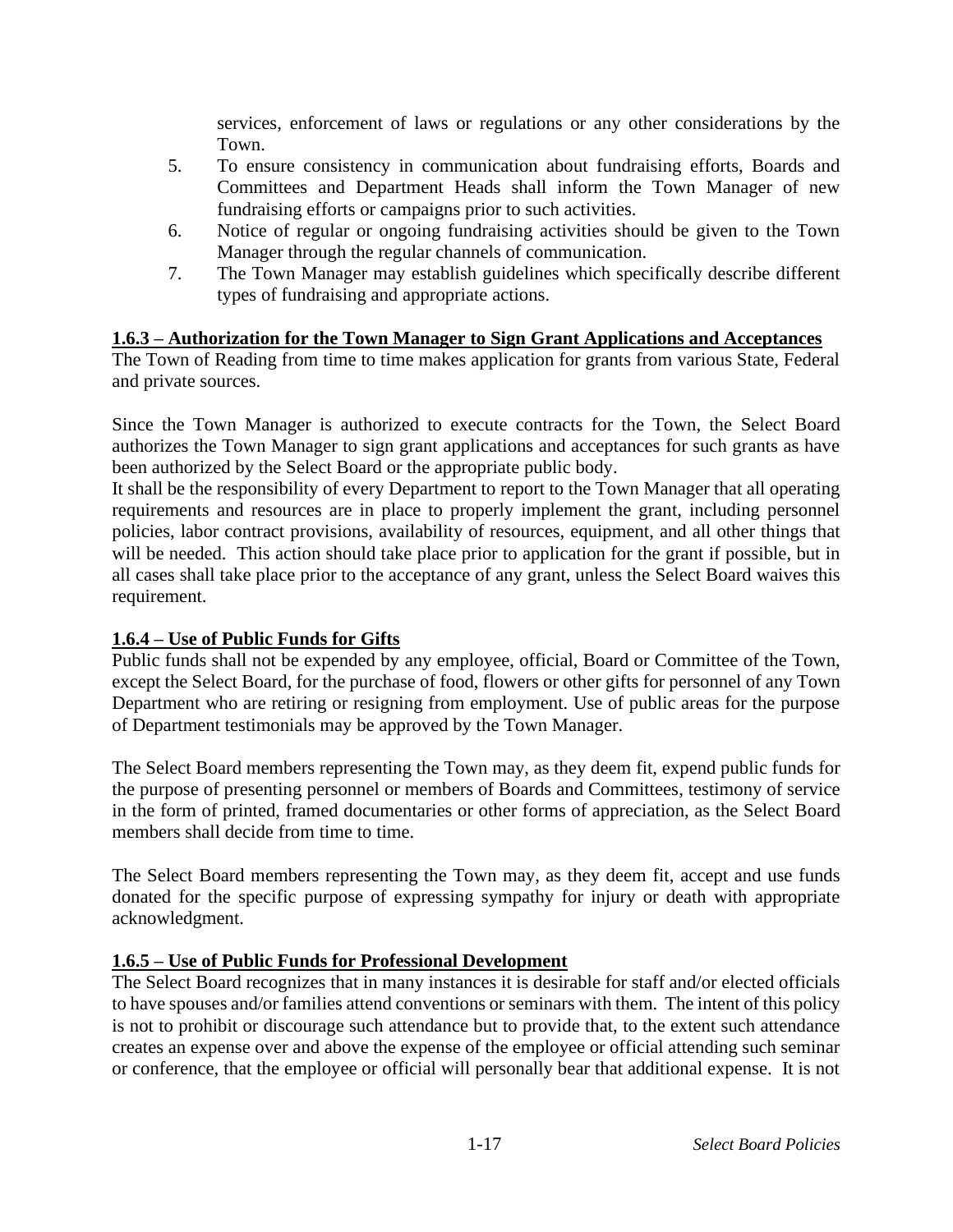the intent, where no additional expense is generated, to have the employee bear a pro-rated share of the expense for rooms, transportation or other costs.

## **1.6.6 – Financial Oversight**

The Town is committed to complying with and requires its employees (which includes officers, board and committee members and other persons acting on its behalf) to comply with all applicable Town policies, State and Federal Laws and regulations and internal accounting controls. The Town of Reading will investigate any report of fraudulent acts or related misuse of Town resources or property. Any individual found to have engaged in fraudulent acts or related misconduct, as defined in this policy, is subject to disciplinary action by the Town, which may include dismissal or expulsion, as well as prosecution by appropriate law enforcement authorities.

# **1.6.6.1 - Definition of Fraud**

Fraud and related misconduct prohibited by this policy generally involves a willful or deliberate act or failure to act with the intention of obtaining an unauthorized benefit. The following are examples of activities that may be considered fraud:

- Making or altering documents or computer files with the intent to deceive;
- Purposely inaccurate financial reporting;
- Improper handling or reporting of money transactions;
- Misappropriation or misuse of Town assets and resources for personal gain or for the advantage of another;
- Unauthorized use of Town assets and resources for personal gain or for the advantage of another;
- Altering or incorrectly reporting information for personal gain or for the advantage of another or the Town;
- Authorizing or receiving remuneration for time not worked;
- Authorizing or receiving compensation for goods not received or services not performed

Fraud includes a false representation of a matter of fact, whether by words or by conduct, by false or misleading statements, or by concealment of that which should have been disclosed, which deceives and is intended to deceive.

# **1.6.6.2 - Responsibilities**

The Town has a responsibility to investigate and report to appropriate governmental authorities, as required, any violations of compliance with Town policy, State and Federal Laws and regulations, internal accounting controls and questionable accounting matters.

Town of Reading management is responsible for establishing and maintaining policies and controls that provide security and accountability for the resources entrusted to them. Internal controls are intended to aid in preventing and detecting instances of fraud and related misconduct. Management is also expected to recognize risks and exposures inherent in their area of responsibility and be aware of indications of fraud or related misconduct. Responses to such allegations or indicators should be consistent.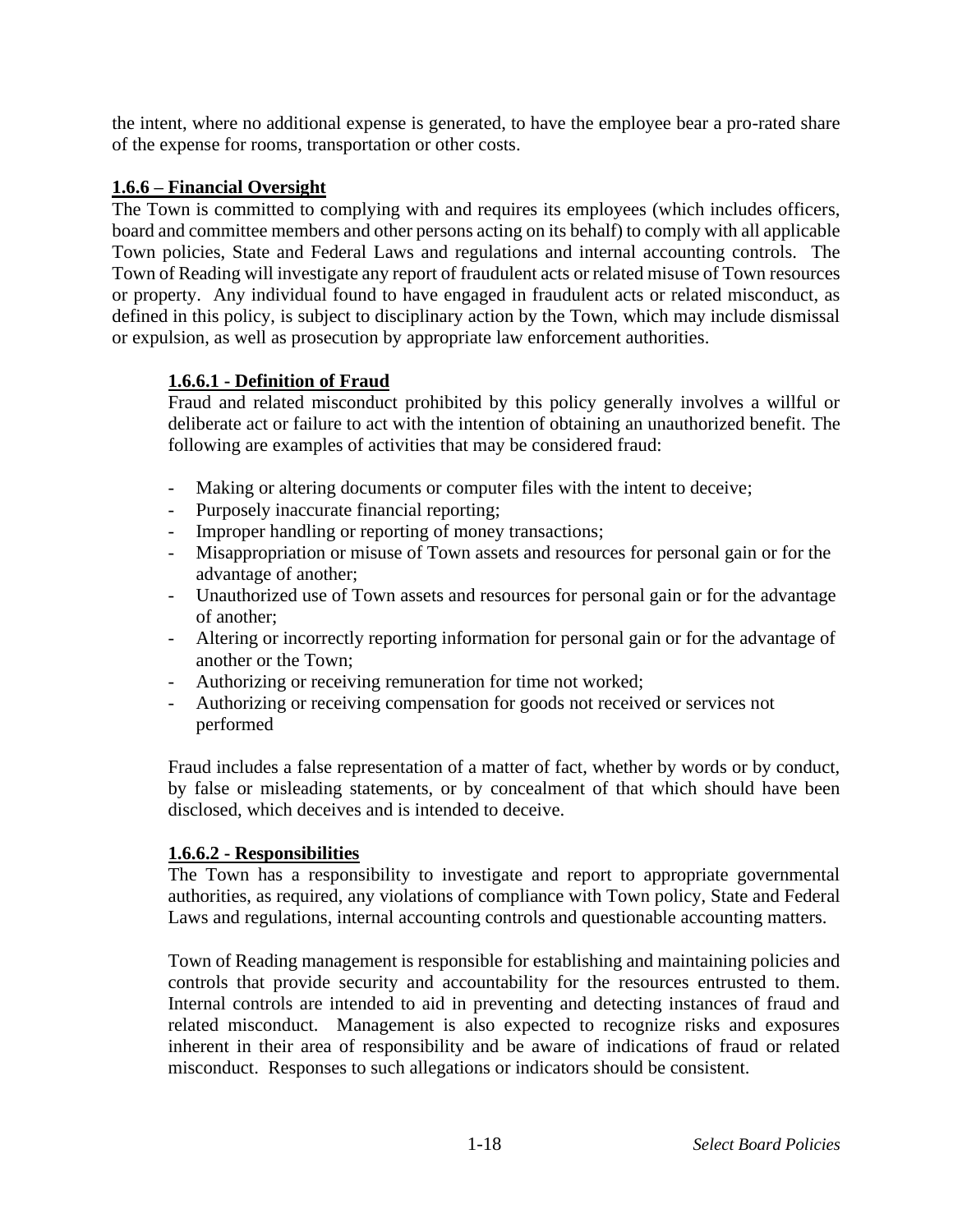Every employee has the responsibility to assist the Town in complying with policies and legal and regulatory requirements, and in reporting known violations. It is the policy of the Town to encourage the support and cooperation of all employees in meeting the Town's commitment and responsibility to such compliance.

## **1.6.6.3 - Reporting Suspicion of Fraud**

Employees should report suspected instances of fraud or irregularity to their immediate supervisor or their next appropriate management level. However, in certain circumstances, it may be appropriate for employees to report suspected instances of fraud or irregularity directly to the Town Accountant (If the alleged fraud has been committed by the Employee's supervisor.) It is the responsibility of a supervisor or relevant manager to ensure that the suspicion of fraud and/or irregularity that is reported to them is reported as soon as practical to the Town Accountant. The written or verbal report should be sufficiently detailed and inclusive to ensure a clear understanding of the issues raised. In the event that the Town Accountant is the subject of, or otherwise identified as involved in the acts underlying such report, the person making the report may notify and forward such report to the Town Manager or Assistant Town Manager who will then lead the investigation, and the Town Manager or Assistant Town Manager shall immediately report such allegation to the Chair of the Select Board.

Town employees are not to initiate investigations on their own. However, anyone may report suspected violations or concerns by letter to the Town Accountant and should indicate that he or she is an employee of the Town. The report should be sufficiently detailed and inclusive to ensure a clear understanding of the issues raised. Mark the envelope "Confidential and Private". It is the policy of the Town that anyone who reports a violation may make such report confidentially and offsite.

There shall be no retaliation by the Town's employees against any employee who makes a report pursuant to this policy even if after investigation the Town Accountant determines that there has not been a violation of any applicable Town policy, State or Federal laws and regulations or internal accounting controls. However, employees who make reports or provide evidence which they know to be false or, without a reasonable belief in the truth and accuracy of such information, may be subject to disciplinary action.

## **1.6.6.4 - Investigation**

Following receipt of a report, the Town Accountant shall commence an investigation, as he/she, in his reasonable judgment, deems appropriate. The Town Accountant shall be authorized to retain such other individuals, including outside legal and accounting experts, as he or she deems appropriate to assist in such investigation.

Appropriate Town management, together with the Town Accountant, will constitute the Investigation Team and will determine the necessary action depending upon the nature of the allegations or suspicions. The individual being investigated shall be notified immediately of said investigation and shall have the right to an attorney and/or union representative, as applicable, during all stages of the investigation. All efforts shall be made to ensure due process in the investigative process. Law Enforcement agencies may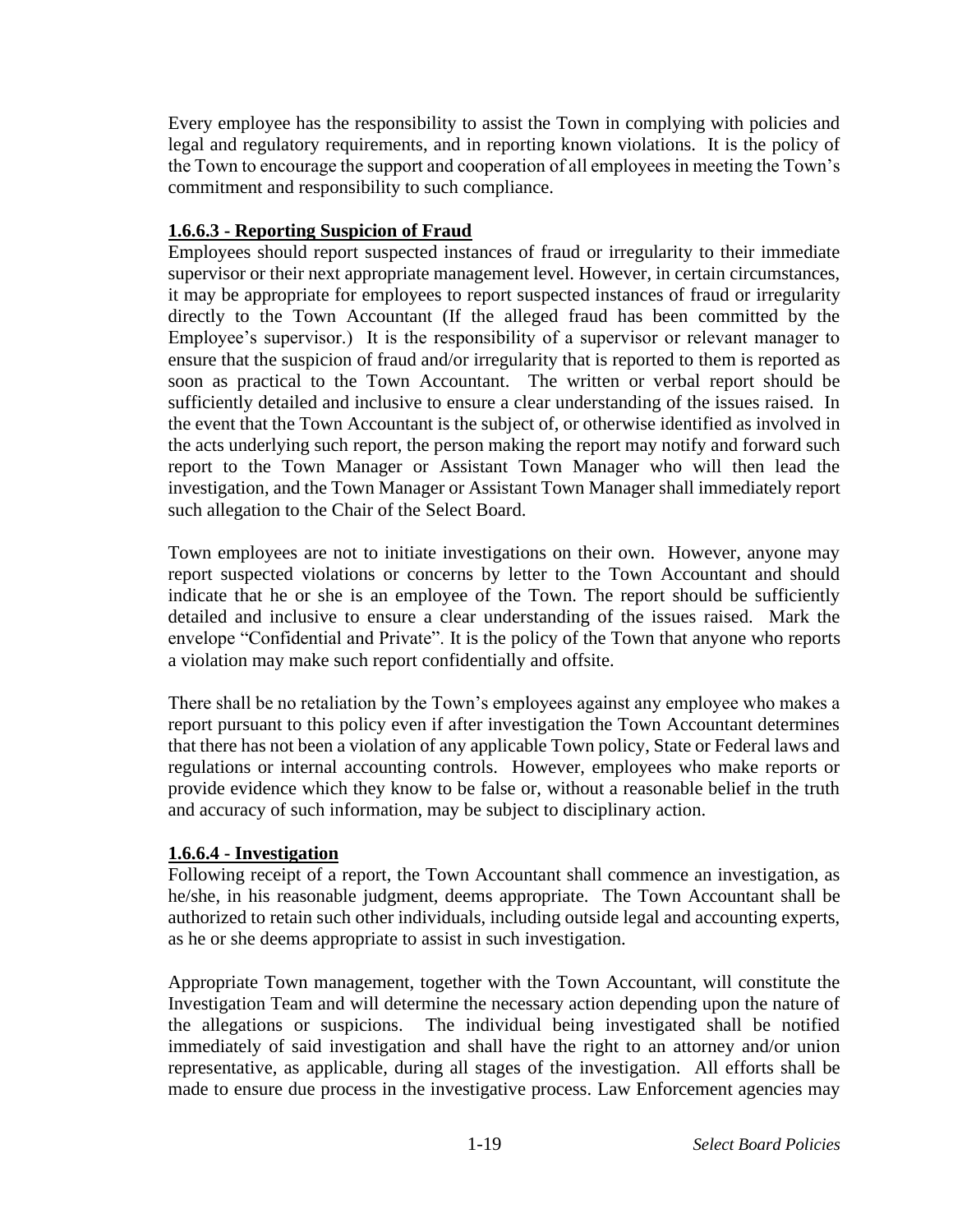be notified and included on the Investigation Team. In those instances where the investigation indicates the probability of criminal activity, the inquiry will be turned over to the appropriate law enforcement agency.

In an investigation, objectives include verifying the facts, maintaining objectivity and confidentiality, determining responsibility and recommending corrective action. Details of the initial response and/or investigation will remain confidential.

If in the opinion of the Investigating Team fraud is probable, employees suspected of such irregularities and/or fraud shall be suspended pending investigation. Appropriate Human Resource personnel will provide guidance to the Investigating Team related to action (disciplinary or otherwise) required as a result of any response to or investigation of fraud or irregularity.

Any individual suspected of irregular and/or fraudulent activities should not be confronted prior to commencement of the investigation process. Records related to the activity may need to be seized before the suspected individual becomes aware of any investigation. All employees suspected of irregularities and/or fraud are to be treated fairly and consistently and in compliance with the collective bargaining agreements and personnel policies. Employees suspected of irregular and/or fraudulent activities have legal rights that must be respected.

In the event any such investigation reveals information that is either material or, in the reasonable judgment of the Investigation Team, merits immediate attention by the Audit Committee, and in every case where the dollar impact of fraudulent activities exceeds \$2500, they shall contact the Chair of the Audit Committee to discuss the matter, and shall inform the Chair of the Select Board. The Investigation Team shall make the final determination of whether a violation of the Town policy, State and Federal laws and regulations or internal accounting controls applicable to the Town has occurred.

## **1.6.6.5 - Reporting Results**

The Town Accountant will prepare a report of the results of any review of fraudulent or irregular activities. The report will contain the disciplinary taken, if any. As applicable, it will also contain details of the systems weaknesses that did not prevent or detect the fraudulent or irregular activities and provide recommendations for improving systems controls to prevent or detect similar events.

It is recognized that management investigating the incident may share information with senior management, the town's audit committee, town counsel, and/or law enforcement agencies as deemed necessary. The Town Accountant will include a statistical summary of the fraud reports in the annual report.

## **1.6.7 - Purchasing Card Policy**

Use of purchasing cards will expedite Town and School purchasing and payables for isolated one-time purchases along with payment for smaller dollar items. Purchasing cards may be issued to one or more employees at the discretion of the Town Manager or Superintendent of Schools as applicable, and with the names of all users to be filed with the Town Accountant.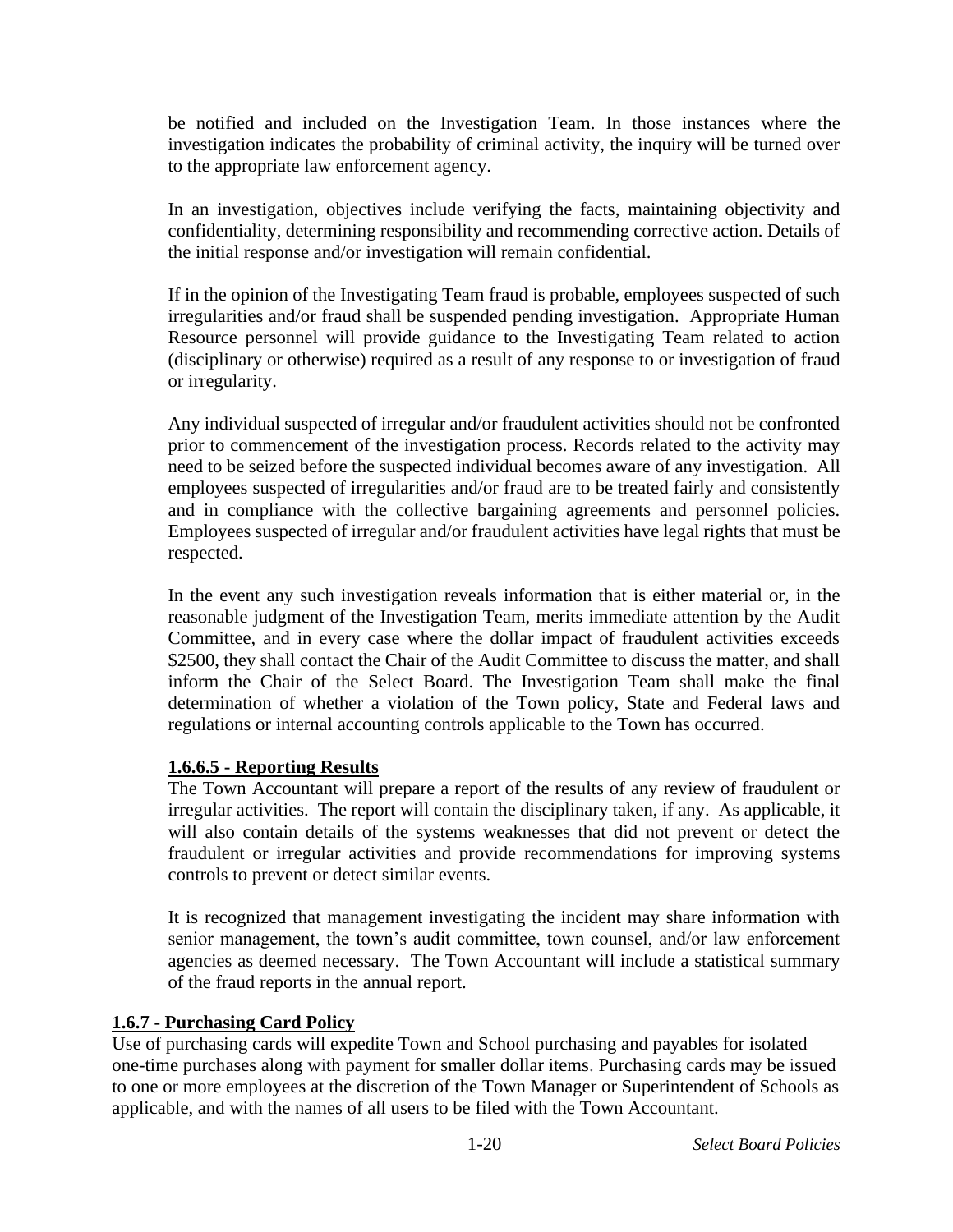Issuance of a purchasing card under the name of the Town of Reading or the Reading School Department is a privilege and every reasonable effort shall be made to ensure that cards are used responsibly and in a manner consistent with Town and School Department policies, guidelines and applicable laws and regulations of the Commonwealth of Massachusetts.

The Town Accountant will authorize the type of items that can be purchased on the card and the maximum single transaction limit. In any event, the purchasing card shall not be used for purchases of travel, lodging, food, or beverages, for employees or Officials. The procurement card may be used for travel, lodging, and food and beverage (but not alcohol) expenses from student activity accounts for student travel. The Procurement card may be used to register for conferences or seminars. If the use of purchasing cards is extended beyond the one year trial period, the Town Accountant will periodically establish and issue guidelines to purchasing card users. It is the responsibility of each purchasing card user to ensure that their respective card is stored in a secure place and that the account number is protected. A card number may be used in a secure internet transaction but shall never be written out and transmitted via email. Each purchasing card user is responsible to reconcile every transaction made within the month.

Purchasing cards may be issued to individual users at the discretion of the Town Manager or Superintendent of Schools as applicable. Each user will sign for receipt of the card. Cards are to be stored in a secure location. If a purchasing card is lost or stolen the purchasing card user will notify the Town Accountant who will notify the bank, local police department and the Town Manager or Superintendent of Schools as applicable. Replacement of a lost or stolen card will be at the determination of the Town Manager or Superintendent of Schools as applicable.

Failure to adhere to purchasing card policy and guidelines will result in revocation of card use, and the user may be subject to disciplinary action. An individual who is found to abuse the use of a purchasing card will be subject to disciplinary action up to and including termination from employment along with potentially criminal charges being filed against them. In addition the Town will seek restitution for any inappropriate charges made to a purchasing card.

The Town Accountant will establish procedures to be followed regarding the reconciliation processes. All relevant records are to be included with each statement and retained with applicable voucher records.

## **1.6.8 - Surplus Property**

The following policy outlines the process to be followed in the disposition of tangible surplus items after the originating department has offered the item(s) for repurposing to other departments within the Town. This policy applies to all items having resale or salvage value regardless of dollar amount. Any property that is determined to be surplus to the Town must be disposed of according to the guidelines of this policy.

In order to follow the appropriate steps you must first make a determination of its value. The declared value determines the procedure that must be followed.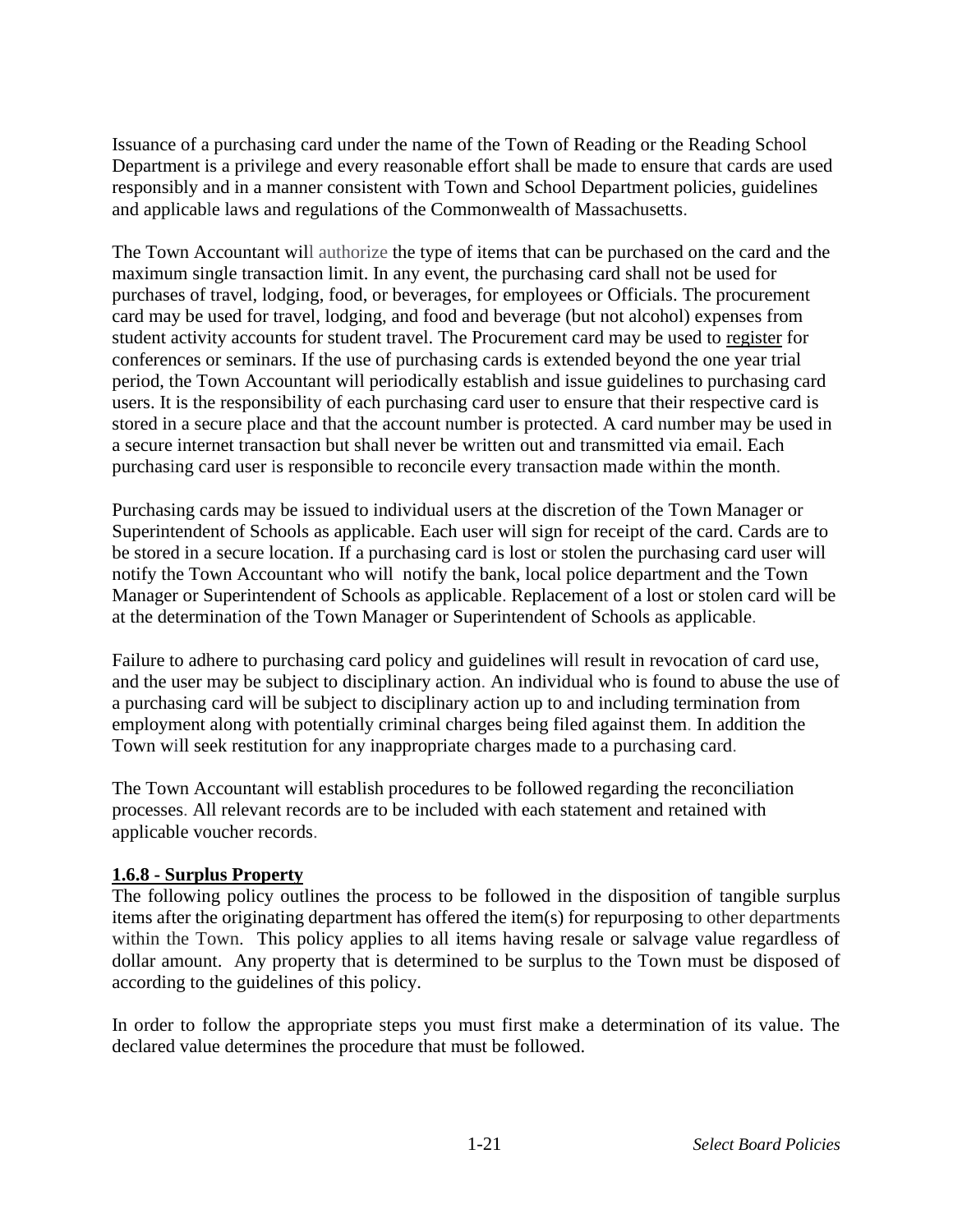Surplus items owned by the Town shall be sold, traded or otherwise disposed of upon the written recommendation of the respective Department Head to the Town Manager. The written recommendation shall include a specific description (as much information as possible) of the item to be disposed of including relevant make, model number, serial number, vehicle identification number, etc. The written recommendation must include a justification/reason for the request. Please complete the **Surplus Property Form** and submit it to the Town Manager.

The Town Manager shall review the written recommendation and make an initial determination of its merits.

If the surplus goods or equipment have no resale or salvage value, the department shall dispose of such property at the least cost to the town.

If the item has a resale or salvage value, the next step is to have the item approved for disposition by the Select Board. After the Surplus Property Form has been approved by the Town Manager follow the steps outlined below:

Please submit the "Surplus Property Form" to the Procurement Office. Sufficient information and photographs should be provided to allow for inspection of the surplus item. The form gives the Procurement Office the necessary information to offer the item(s) for auction and disposal. The Procurement Office will require the list and photographs of the items to sell a minimum of 30 calendar days prior to the items needing to be removed from your site. This timeframe allows for advertising requirements and the buyer time to make payment and pick the item up.

The originating Department must ensure that all confidential and personal data has been removed prior to the sale, trade or disposal of the item.

#### **Value Less Than \$10,000**

If the surplus property is determined to have resale or salvage value less than \$10,000 the property may be disposed of pursuant to one of the procedures set forth below in subsection A, B or C.

- A. Solicit quotes from at least 3 companies that deal in such property, maintaining a written record of the names and addresses of the companies from which a quote was solicited; or
- B. Advertise the surplus property for sale on the town website and or on any internet site that offers such property for sale at least 14 calendar days prior to the sale. Any such advertisement shall state the sale date and the terms of the sale, or
- C. Offer the item no longer useful to the Town to a charitable organization after receiving approval of the Town Manager and the Select Board. To be eligible, the charitable organization must be tax-exempt under section  $501(c)(3)$ .

## **Value Greater Than \$10,000**

If the surplus property is determined to have resale or salvage value greater than \$10,000 it must be disposed of in conformance with procedures of Massachusetts General Laws Chapter 30B.